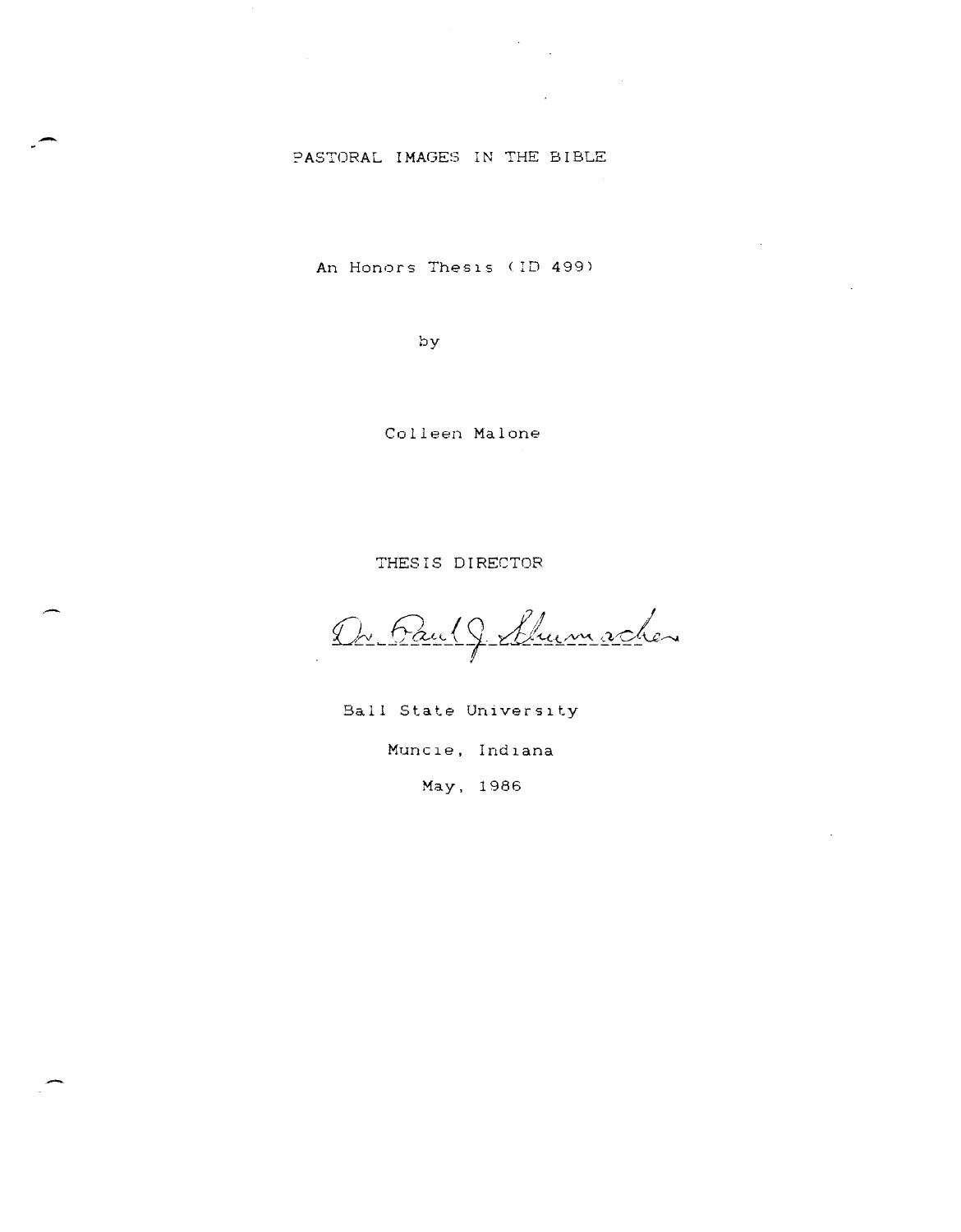Preface

I have found that one of the most interesting things about the use of language IS that the sImplest, least complicated subject can be transformed into a complex, indepth, and thoroughly captivating topic of literature. Never would I have imagined that I would read book after book and spend hours on end studying the topic of sheep, but in the process of finding information for this thesis, I have come to realize that concept of sheep and shepherds In the Bible IS a deep and timeless literary text. For this reason, it is with not a little surprise, and quite a bit of pleasure that <sup>I</sup>undertake to make you, my reader, as interested in pastoral literature as I have become. I hope that I never consider any topic, animal, or person as too simple or too dull for my study.

الواجبة في  $\sim \frac{1}{2\pi}$  $\tilde{T}^{(1,2)}$ 

 $\leq_{\mathcal{C}}$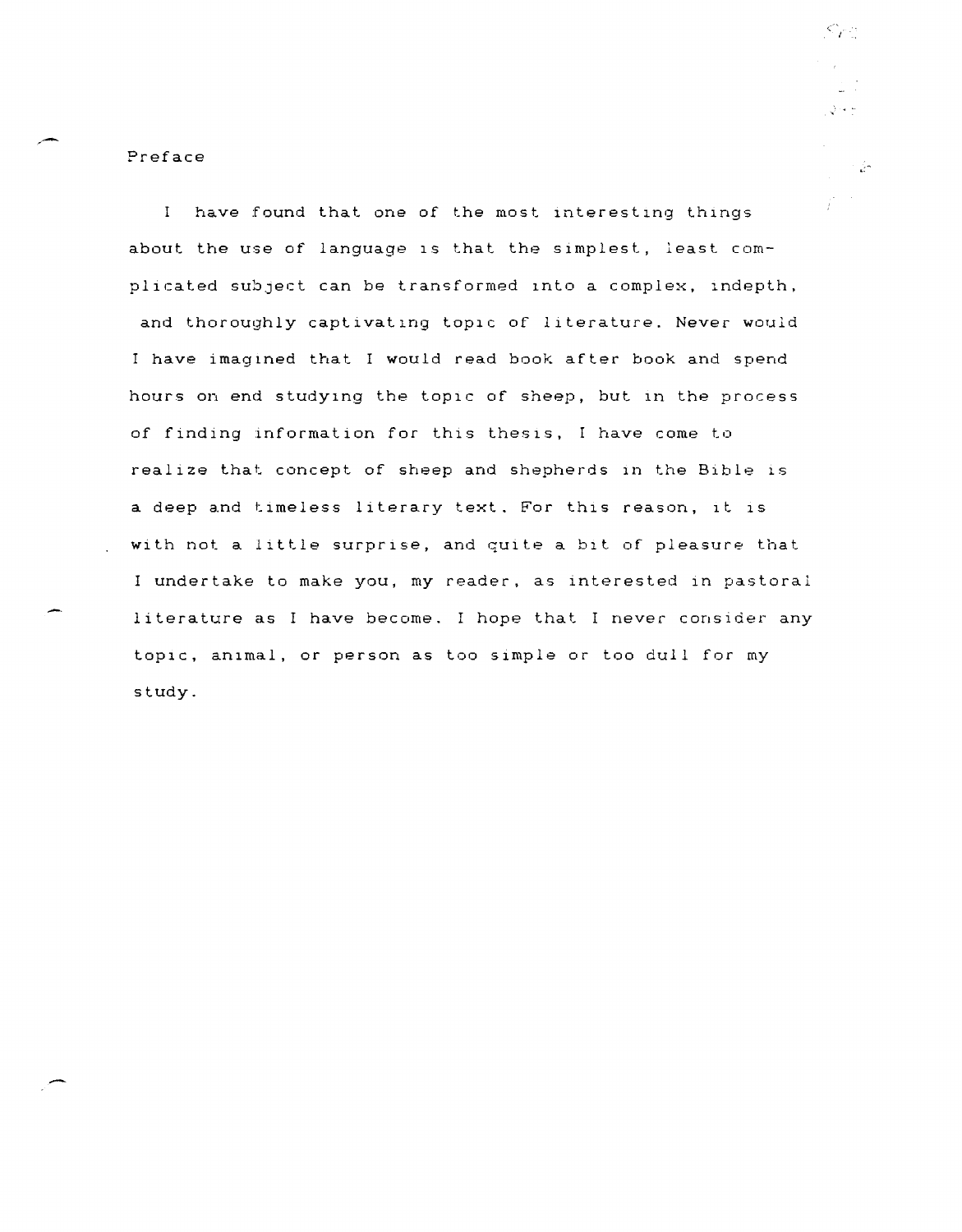# Xalone

It is not uncommon these days to hear of a book being written, or a class being taught, which uses as its theme the topic of the literary quality of the Bible. The Bible, in its varied literary genres such as the Prophetic Literature found in Isaiah and Jeremiah, the Wisdom Literature depicted in Ecclesiastes, and the Epistolary Literature of the New Testament books, employs many elements of Interest to the modern student of EnglIsh lIterature. Other lIterary forms and techniques found in the Bible include: the epic, parody, parable, proverb, satire, allegory, and the pastoral.

Leland Ryken in his book, The Literature of the Bible, provides a starting point from which to view the Bible as literature. He states: " ... literature is experiential. This means that the subject matter of literature is human experience. The approach to human experience, moreover, is concrete rather than abstract." 1 In this light, then, literature is merely a product of actual human experience. The Bible presents this human experience in a concrete manner; rather than give a definition of a virtuous man, the Bible **shows** a vIrtuous man acting. Ryken goes on to say that, "We might say that literature does not tell about characters and actions and concepts but presents characters in action." 2

If one views the Bible from the standpoint of Ryken's guidelines, it is certainly possible to claim that the Bible contains many segments that are literary. These literary portIons of the Bible leave no aspect of human nature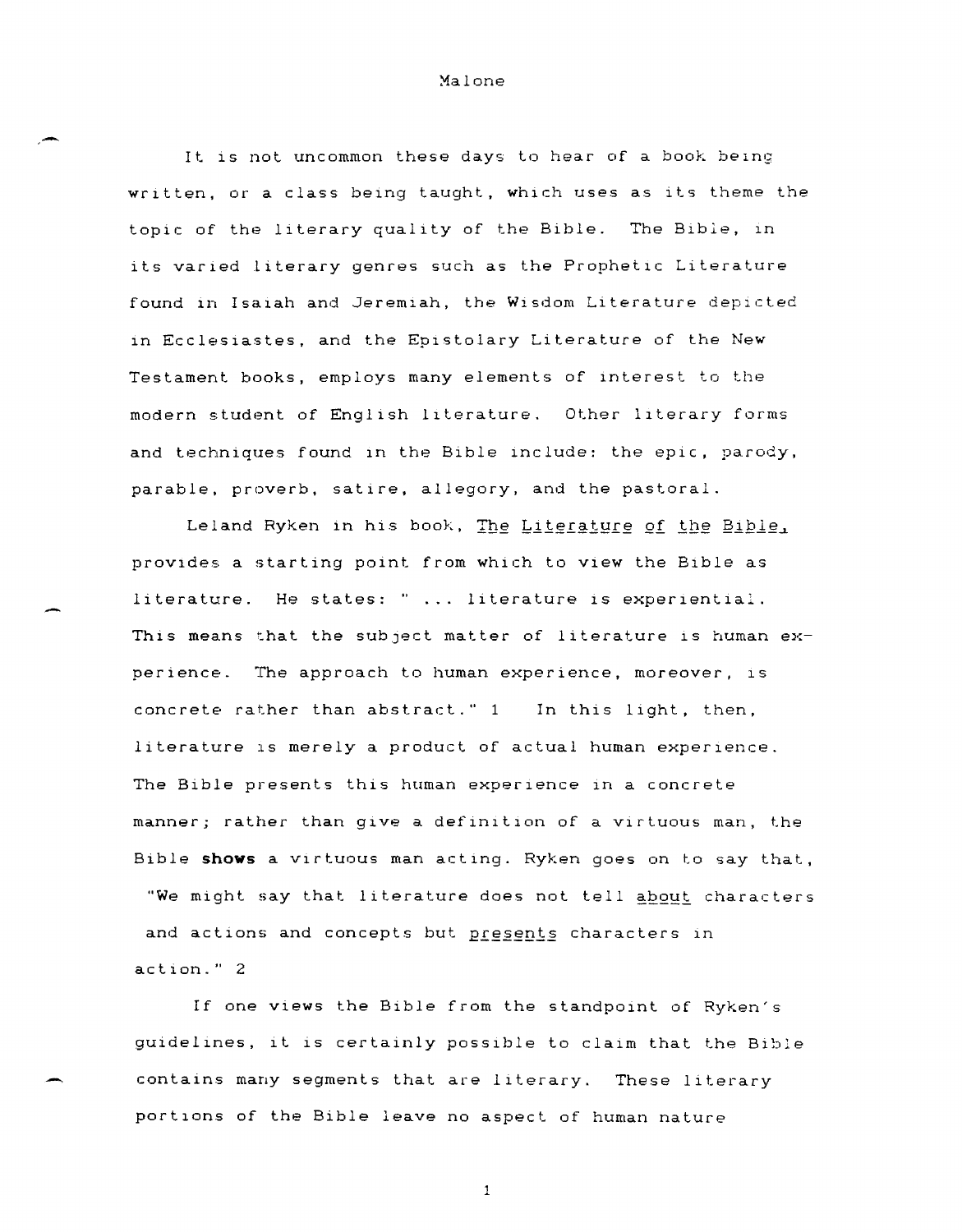undiscussed. In the pages of Biblical literature, one can read about God, nature, love, social relationships, death, evil, quilt, salvation, family, life, judgment, and forgiveness. The literature of the Bible, being so comprehensive and having so many different authors, has been able to capture beautifully the complexities and polarities of of human life and experience.

The Bible is a collection of diverse works, but it also has much unity of subject matter. This is seen most universally in the Bible's depiction of God's interaction with humans, and humans lnteraction with God and with other humans. There is also a unity of purpose which undergirds all of Bible lIterature -- the purpose of revealing God to people so that they might know better how to arrange their lives. 3 According to Ryken, there is one final type of unity to be found In the Bible: a unity based on allusion. 4 Many allusions can be referred to which reinforce Ryken's assertion. One allusion WhICh runs throughout the entire Bible is the allusion of sheep and shepherds. The concept of sheep and shepherds had much significance to the common people of BIblical tImes and stIll hold up today as SImple, down-to-earth vehicles for Biblical imagery.

As has been mentioned, the Bible uses many different literary forms and techniques for conveying its unified messages. The remainder of this thesis will be divided into four broad categories: 1. the types of literary techniques and forms found in the Bible, 2. a description of the

-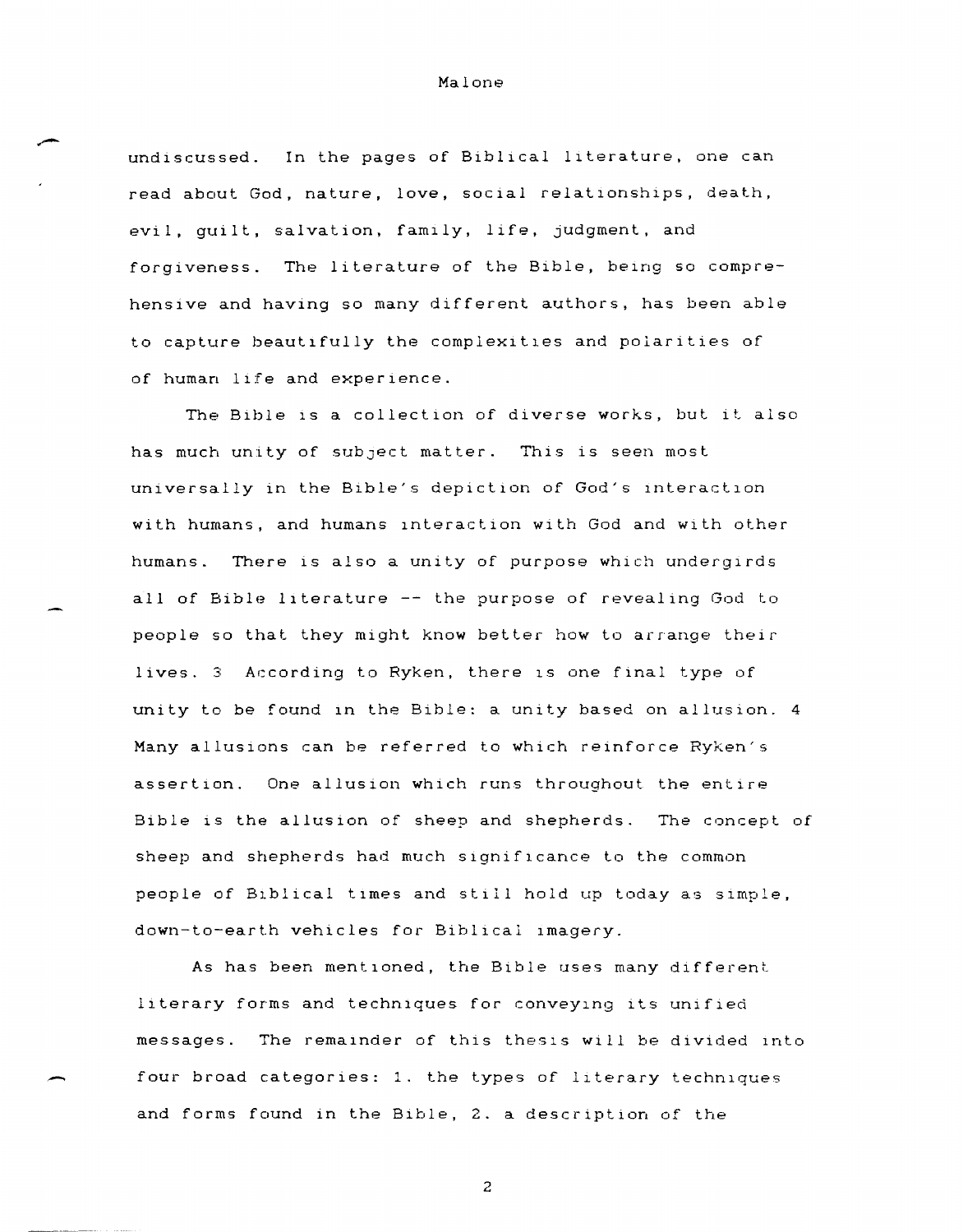# characteristlcs of sheep and shepherds, 3. how references to sheep and shepherds are used metaphorically in the Bible, and 4. a discussion of the applicability of these allusions, both in Biblical times and at the present.

Malone

Many different literary devices and forms may be discovered as one studies the Bible. As has been mentioned previously, different types of literary forms and devices are to be found in the Bible. The epic, Wisdom Literature, and pastoral literature are three which lend themselves to even deeper study than most.

-

-

Epic, for example, can be found in the story of the Exodus from Egypt to Canaan. Epic is said to be an expansive, long narratlve whlch encompasses many lmportant themes and values. It is possible for an epic work to sum up a whole age. 5 This historical saga is recorded in the books of Exodus, Numbers, and Deuteronomy. It records Israel's formation as a nation, describes the values and doctrines adhered to by the young Hebrew nation, and explains the history of the earliest events and beliefs of the Children of Israel. One aspect that sets this epic apart from the other eplcs of its tlme (such as those of Homer and Virgil) is that the Bible uses none of the flowery language and poetry so well-loved by Homer and his secular counterparts. The Biblical epic does, however, bear some resemblance to Virgil's The Aeneid, but unlike Virgil, the Biblical author does not ext.ol the pralses of a **human** hero, but rather gives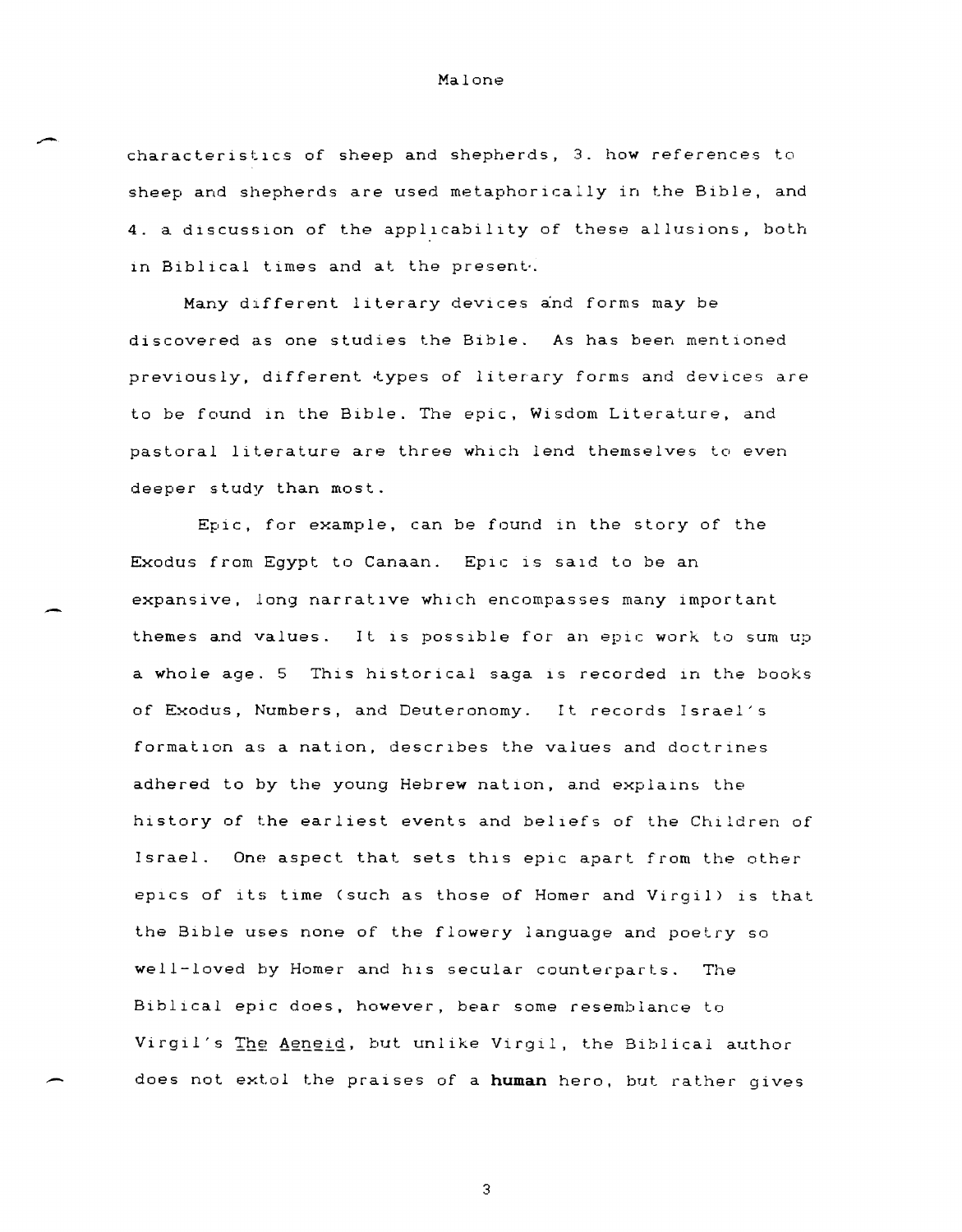the praise to an everpresent, ever-watchful, and always powerful God.

Malone

Wisdom Literature is also present in the pages of the Bible. There are two main criteria a work must possess to have it be considered to be Wisdom LIterature. The first characteristic is the presence of a wise man who is commenting on his observations about human life. The second element of Wisdom Literature includes the work's utilization of proverbs and other related literary devices. Two Biblical books that :ncorporate these two criteria are Proverbs and Ecclesiastes. In both books, the narrator gives advice to young men and his followers. In Ecclesiastes, the theme is the utter foolishness of all worldly things -- wisdom, wealth, etc. The narrator, through his experience, is able to say to the young, "Remember your Creator in the days of your youth, before the days of trouble come and the years approach when you will say, 'I find no pleasure in them  $--$ '" (Ecclesiastes 12:1, NIV). Proverbs, in much the same manner, is a collection of thoughts on many subjects which is meant to teach and to rebuke the young and the foolish.

-

Although much more could be said about literary forms and techniques of the Bible, from this point, the main consideration will be the use of the pastoral literature. Many of the allUSIons used in the BIble are pastoral In nature. Ryken defines the pastoral as "... literature in which characters are shepherds or rustics; setting is rural, and the actions are those customarily done by shepherds." 6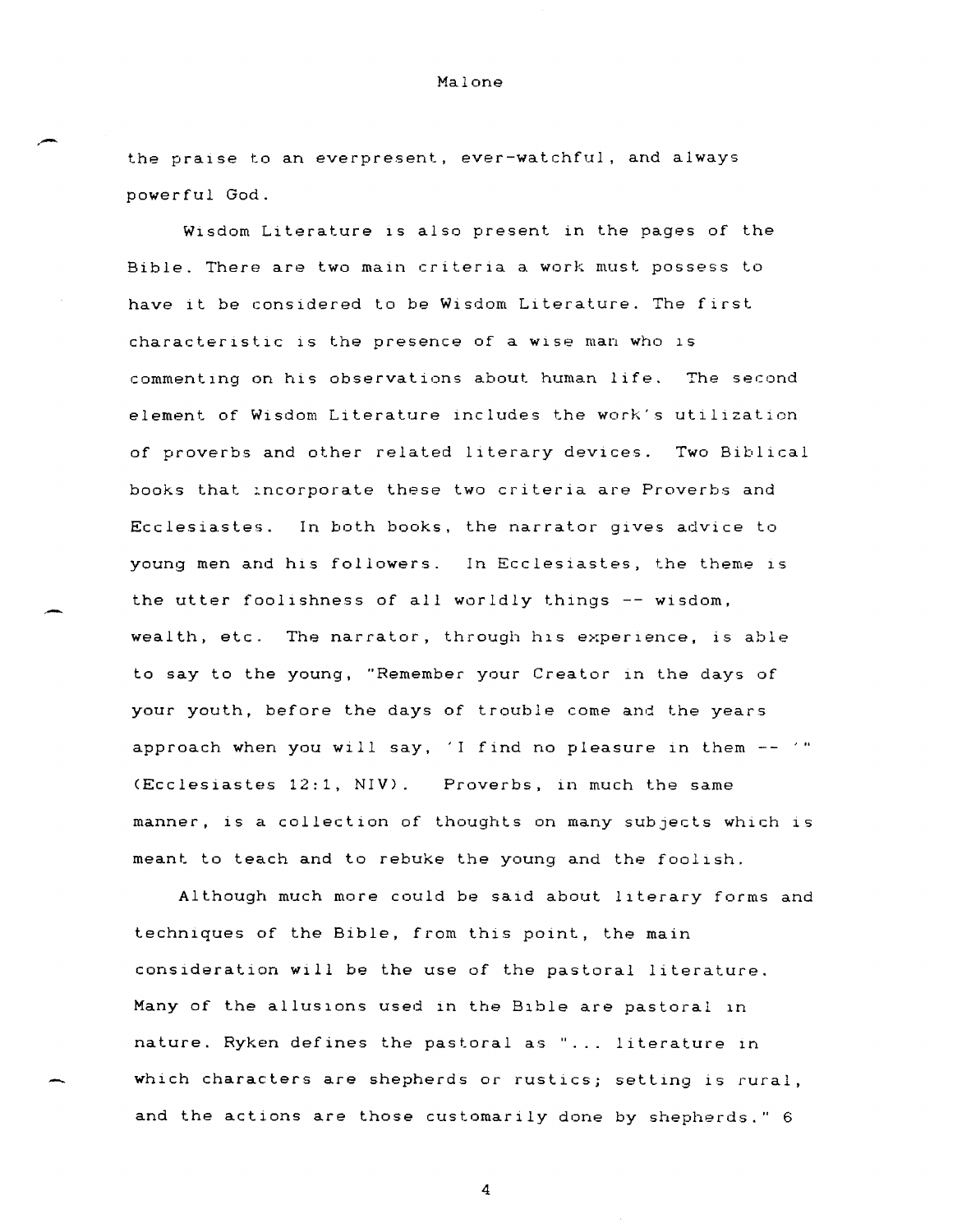-

,-

-

Pastoral works are usually concerned with reality. The shepherds in Biblical literature are idealized, humble, and usually exempt from the Vlces of civilized life. 7 Abe!, often referred to as the first shepherd, is described as a man of spiritual integrity -- a man approved by God (Genesis  $4:2$ ). David, also a shepherd, is said to have been "a man after God's own heart" ( I Samuel 13:14).

To continue the idea of shepherds as humble, yet lifted up by God, the book of Luke describes the the birth of Jesus Christ and states that the **shepherds,** fearful, but Joyful, are the first people to hear of the news of this wonderful Christ-child. These poor, lowly shepherds (as we tend to think of shepherds today) seem always to be among the first humans to be blessed by God. (Note God's acceptance of Abel's offering of sheep as a sacrifice to God, and God's rejection of the sacrifice offered by Cain in Genesis 4).

The Bible carries on the pastoral imagery in its figurative use of the word "shepherd" to refer to priests, kings, God Himself, or Christ as the Good Shepherd. Psalm 78:52 reads:: "Then He led forth his people like sheep, and guided them in the wilderness like a flock." Jeremiah continues the use of the comparison between political and spiritual leaders when he rebukes the Israelite leaders who, apparently, were allowing the children of Israel to stray from the true path of righteousness. Jeremiah asserts: "Woe to the shepherds who destroy and scatter the sheep of my pasture!' says the Lord.... "I will set shepherds over them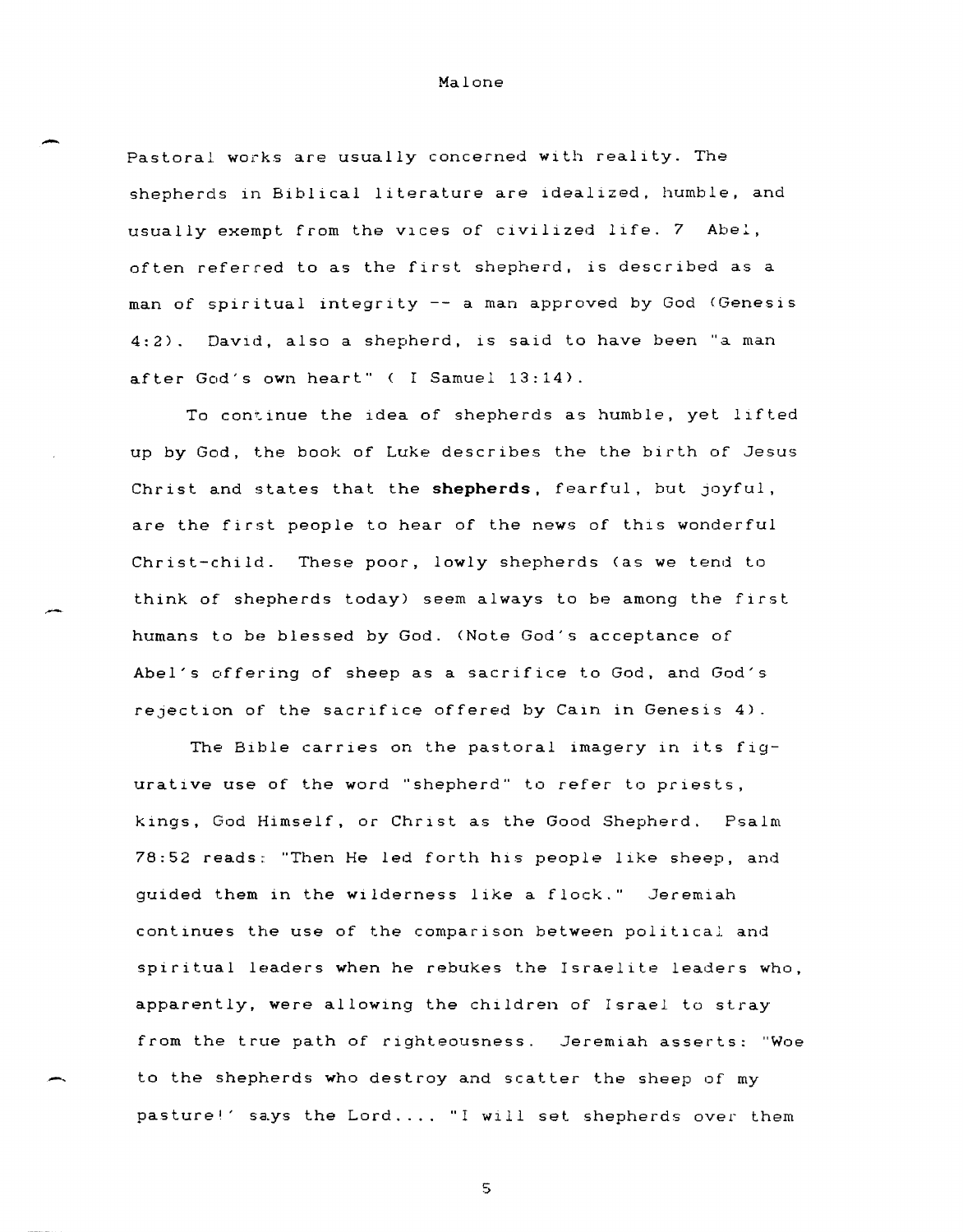-

who will care for them, and they shall fear no more, nor be dismayed' (Jeremiah 23:1,4). Jesus, too, in referring to himself as the good shepherd claIms that he came to seek and to save the lost sheep of the house of Israel (Matthew 15:24). Later in the gospels, Jesus urges his disciple, Peter, to act as a shepherd. In John 21:15-17 He pleads: "Feed my lambs ... Tend my sheep ... Feed my sheep."

Ryken ldentifies three categories of pastoral literature which can be discovered in the Bible. One category found is the pastoral used as a vehicle for writing about the experience of love. The Song of Solomon employs this type of pastoral literature when the narrator praises the beauty and virtue of his beloved using images that are rural and rustic. (Song of Solomon 2:1-3; 4:1-5, 12-15; 5:12-13; 7:1-9).

Another aspect of this type of pastoral deals simply with a description of the delights of love. This can be seen in Song of Solomon 1:14,16-17; 2:3,16; 4:16; as well as other places throughout the book.

One final type of vehicle for love's experience is shown through a complaint or lament. In the Song of Solomon, the lady's "complaint over the slowness of her love to culminate in marriage..." displays pastoral characteristics.

The second category of pastoral literature employs the pastoral as a vehicle to praise the "good life." The rural 1mages lend themselves to a V1ew of life as peaceful and content, or as closer to perfection than any other type of life. Psalm 23 15 a prime example because it employs the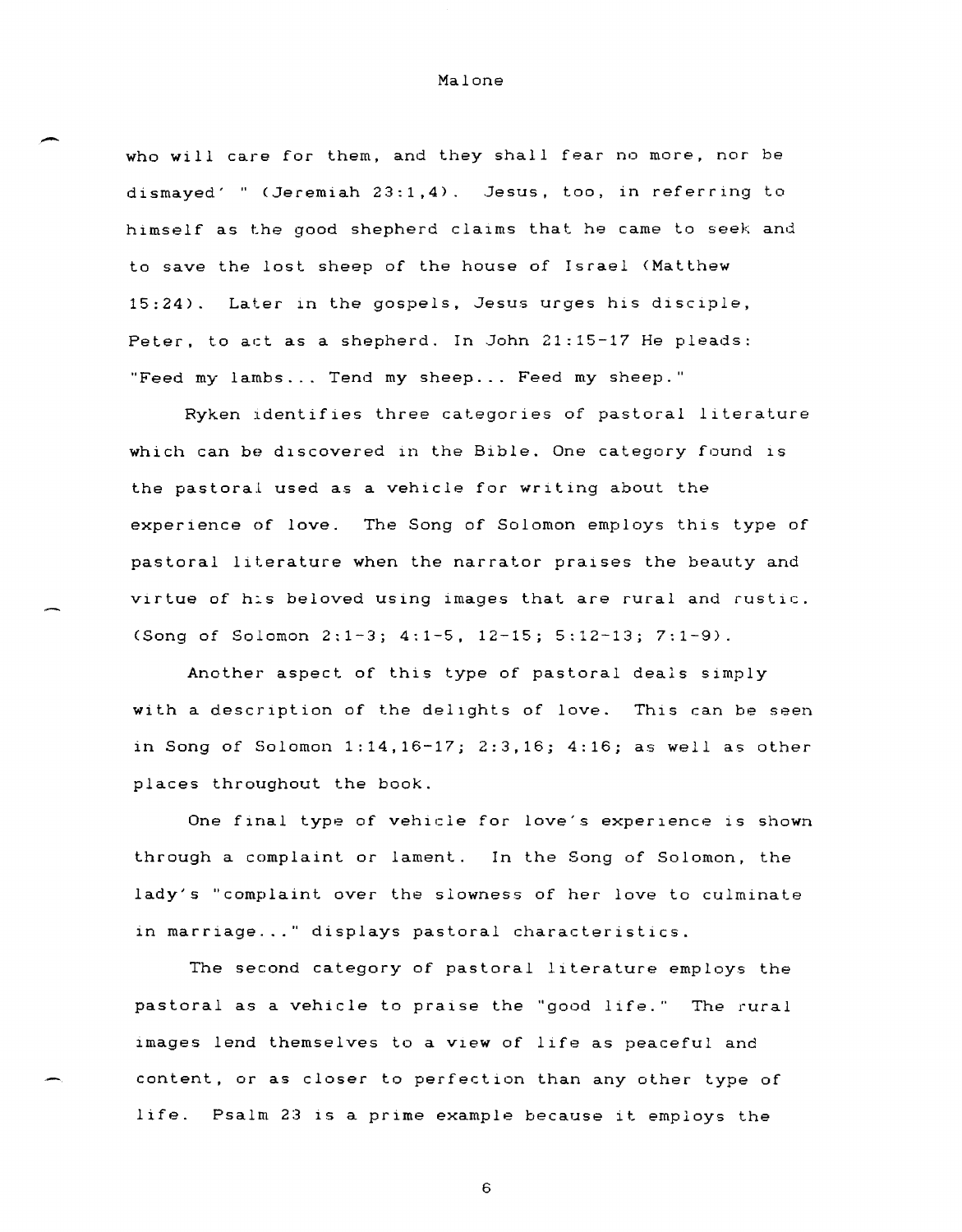image of a shepherd to characterize the care and love of God toward His creation, His sheep. This particular Psalm exalts rural life with its green pastures and still waters and also touches an instinct in Its readers that longs for the simple, umcomplicated life portrayed in its verses. Unlike the idealized, romantic scene depicted in the Song of Solomon, Psalm 23 deals with rural life realistically.

The final category of pastoral literature utilizes the allegorical tradition. The allegorical tradition applies pastoral images to discuss problems and concerns found In real life. It takes complex 1deas and problems and puts them into simple terms. The parable of the lost sheep is based on the allegorical tradition. Christ is trying to explain to his audience some tough concepts of the saving grace of God, and Christ wants to use a topic or example that most of the people in the crowd wIll understand. Therefore, Jesus compares the faithfulness of God to the faIthfulness of any caring shepherd. It is a rare shepherd who will not go to find one of his valuable sheep. This parable is intended to point out that God, as the Good Shepherd, will not desert any of **His** lost sheep that are wandering helplessly outsIde the fold.

Jesus presents this parable to the crowd and receives a response first on the literal level since the crowd can understand the shepherd's desire to retrieve a sheep that has been lost. Once the crowd has made this connection, Jesus can take the parable to a new, deeper spiritual level when He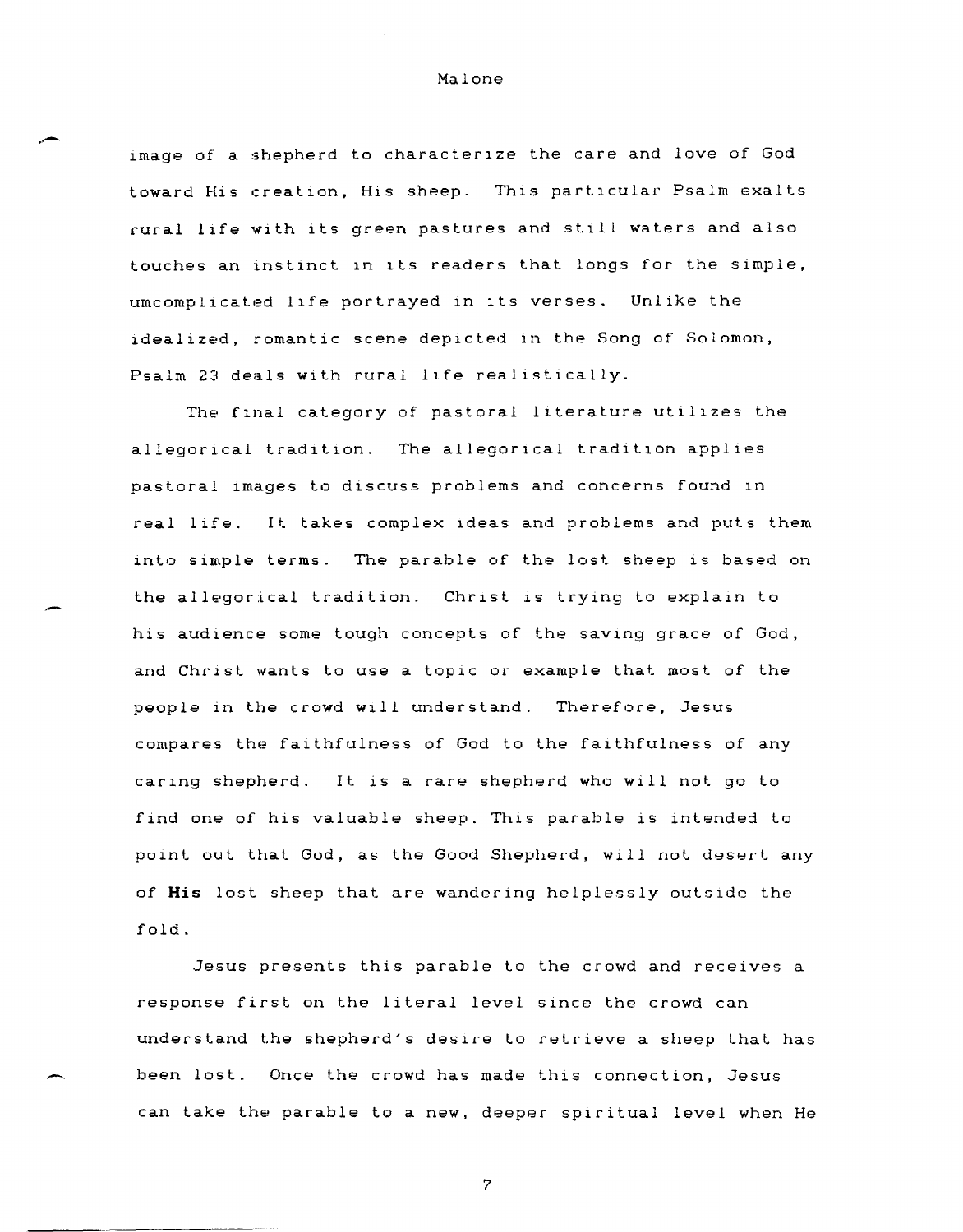states: "Even so, I tell you, there will be more joy in heaven over one sinner who repents than over ninety-nine righteous persons who need no repentance" (Luke 15:7). Jesus, the Good Shepherd, uses this parable to drive home His point that He has been sent to seek and to save the "lost sheep" and then to bring these sheep safely into the fold, Heaven. Christ has not been sent to earth merely to sit and to watch the "sheep" that are already in the fold.

Perhaps the greatest example of an allegorical pastoral 1mage 15 found in John 10:1-8. Tn th1S passage, Jesus calls H1mself the Good Shepherd. He details a shepherd's care for his sheep, and this account serves as an allegory for God's protection of His creation, His people. These verses distinguish between true and false shepherds and stresses the intimacy which should be felt between the sheep and their shepherd. By contrasting the good with the bad, Christ presents Himself as the one, true, and trustworthy leader for His people.

The Biblical authors make wide use of pastoral allusions. Ryken's statement that literature is experiential is certainly true of the Bible. 8 The literature of the Old testament is a reflection of the hebrew society which it chronicles. The New Testament, in the same way, provides examples from the daily lives of the first Christians, Romans, Greeks, and other neighboring cultures. The use of<br>pastoral comparisons arise from the earliest records of the Israelites because the early Hebrews seem to have been a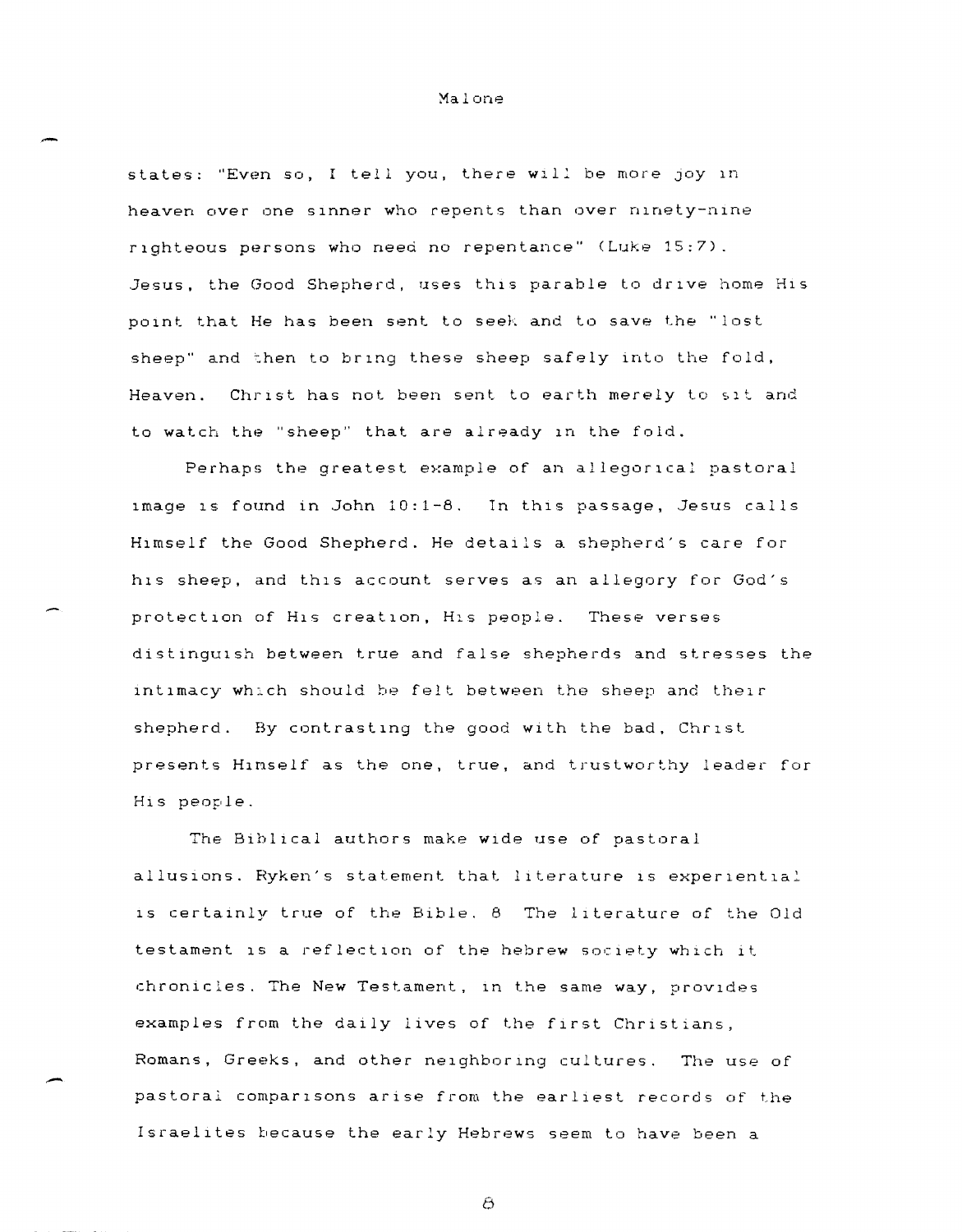-

-

 $\overline{\phantom{a}}$ 

nomad1C people who raised flocks and herds of cattle. Many of the heroes of Hebraic history are known to have been shepherds. Jacob, Joseph and his eleven patriarchal brothers, Saul (who would become Israel's first king), David (the poet-king), Abraham and his nephew Lot, Samson, and even Moses are recognized as having been shepherds at one point in their lives.

The Scriptures' earliest audiences will have readily comprehended the natures and actions of sheep and shepherds. To modern readers, however, 1t is necessary to study the characteristics of both sheep and shepherds to be able to grasp the full meaning of the pastoral allusions in the Bible.

Most people in Biblical times, for instance, could describe sheep as clean, docile, affectionate, and harmless animals which are easily domesticated. These people would know, too, that sheep suffer from a lack of 1nitiative that causes the creatures to be easily lost or led astray. The Bible regards sheep as greatly inferior In status and value to a human being. This sense of the sheep's inferiority stems partly from the fact that sheep are so dependent on their shepherd that a whole flock will be helpless without the human leader. Phillip Keller states that "Sheep... require, more than any other class of livestock, endless attention and meticulous care." 9 Keller uses the Twentythird Psalm as a point of departure for an indepth look at sheep.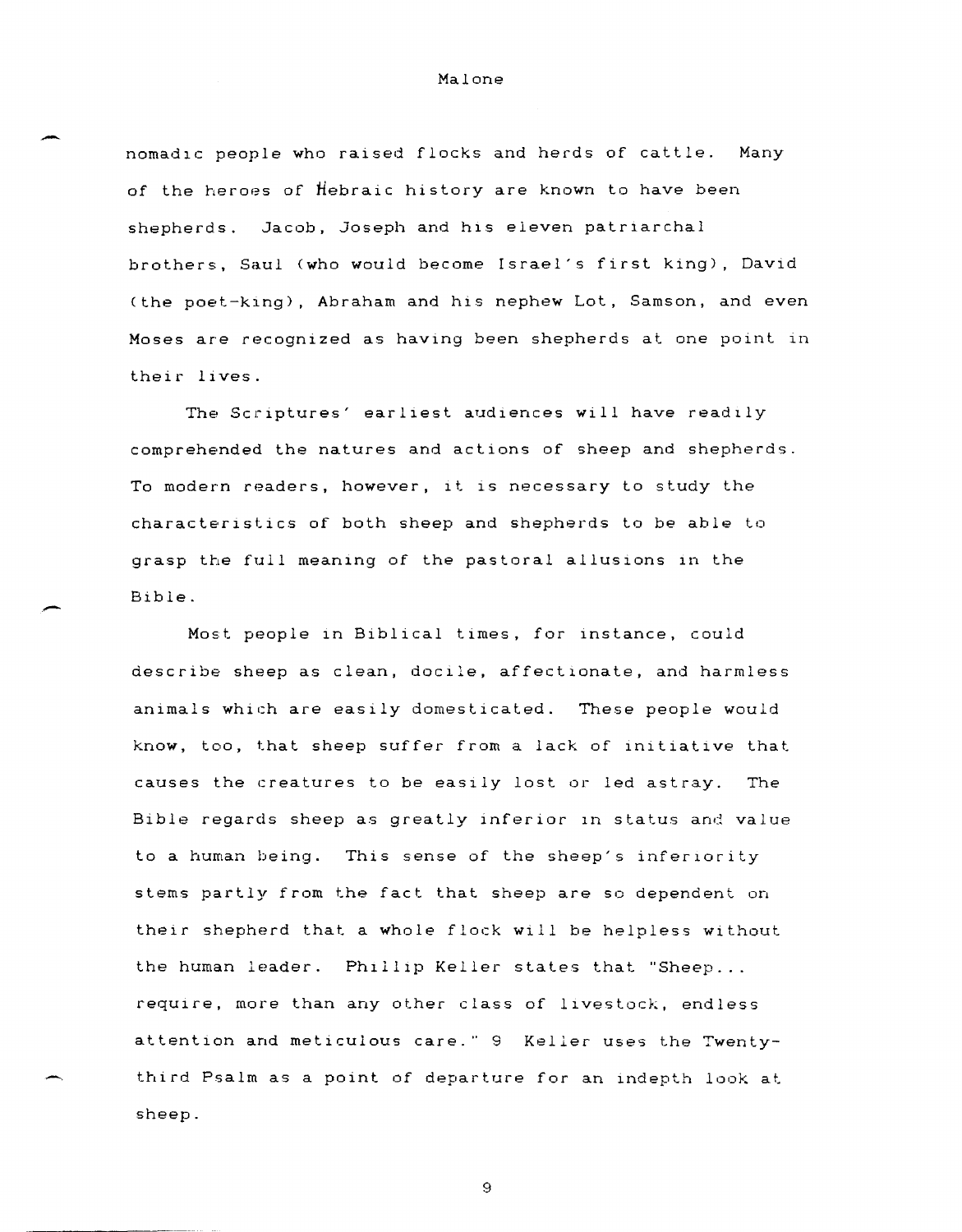David, in Psalm 23:2, comments, "He maketh me to lie down in green pastures." Keller explains the process of making sheep lie down by presenting four conditions that must be met before sheep wIll lie down to rest. 10

--

-

-

- 1. Sheep will not lie down until all fear is gone. In other words, all strange or unknown anImals must be chased away from the flock, no storms present, or any other hint of physical danger present to worry them.
- 2. They wIll not lIe down If there IS another sheep with whom they have a conflict. This is to say that two rams who feel a need to fight with one another will not lie down next to each other; an old ewe will ensure that a young ewe does not try to encroach upon her space; there can be absolutely **no** frictIon In the flock.
- 3. Sheep cannot lie down to rest if they are being tormented by any type of fly, parasite, or other insect.
- 4. Sheep cannot rest well if they are hungry.

Apparently, for a flock to be able to rest, the sheep must be absolutely free from fear, tension, aggravation, and hunger. Keller follows these four conditions with the comment: "[Sheep] have lIttle or no means of self-defense. They are helpless, timid, feeble creatures whose only recourse is to run" from any danger or irritation. 11 He continues, "In the course of time, I came to realize that nothing so quieted and reassured the sheep as to see me In the field. The presence of their master... put them at their ease as nothing else could do..." 12

Psalm 23:2b asserts "He leadeth me beside the still waters." Since sheep's bodies are composed of nearly seventy percent water, the water they drink becomes necessary in maintaining normal body metabolism, strengthening cells, and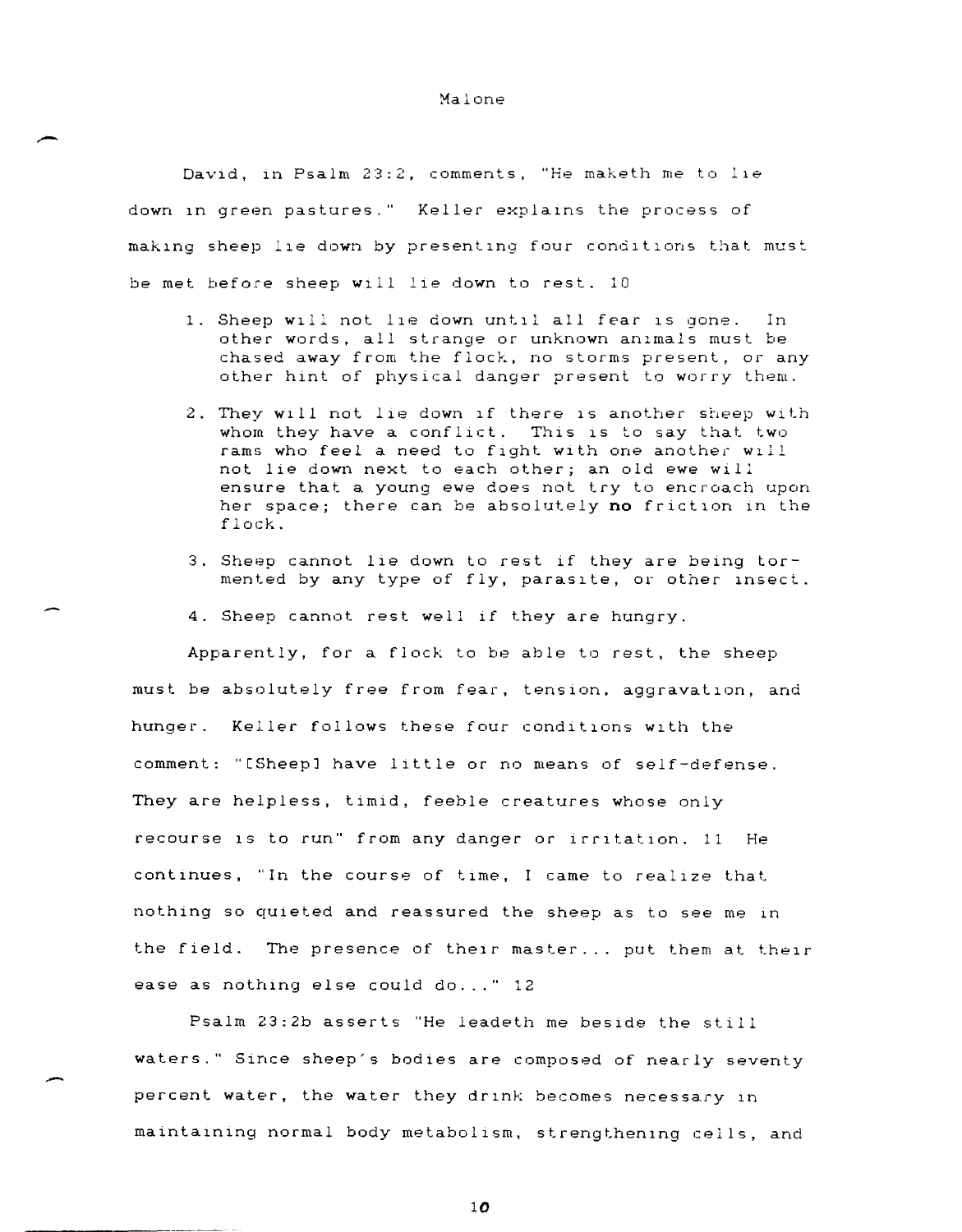determining the strength, vitality, and general well-being of the sheep. Thirsty sheep become restless to the point of becoming ill and will drink anything, even dirty, parasiteridden wates to quench their thirst. 13

Malone

,.-

-

-,

An interesting thing can happen to some sheep. Keller devotes a poignant passage of his book to describing a "cast" sheep; this is a sheep which is lying on its back with the feet in the air, unable to turn himself back over. Sheep are top-heavy; therefore, a sheep lYIng on Its back will not have the balance to get back onto his feet. The sheep will lie thrashing and kicking until it dies, unless help arrives quickly. Sheep can die in the short space of a few hours if the temperatures are extremely high. On the other hand, sheep can survive for several days in this helpless condition if the temperatures are cooler. A shepherd must be alert to this distressing problem. He continually finds and must constantly be searching for cast sheep. 14 One simple way to find a cast sheep IS to look up Into the sky for any signs of circling buzzards who are waiting for the death of their prey. The only hope for this helpless sheep is that the shepherd can flnd It, set it back on its feet, and hold the sheep upright until balance and blood flow are restored.

Another interesting characteristic of sheep is that they are creatures of habit. They will follow the same paths until these paths turn Into guilles; sheep WIll eat the grass in certain places until the ground starts to erode; they will pollute their pastures until the fields are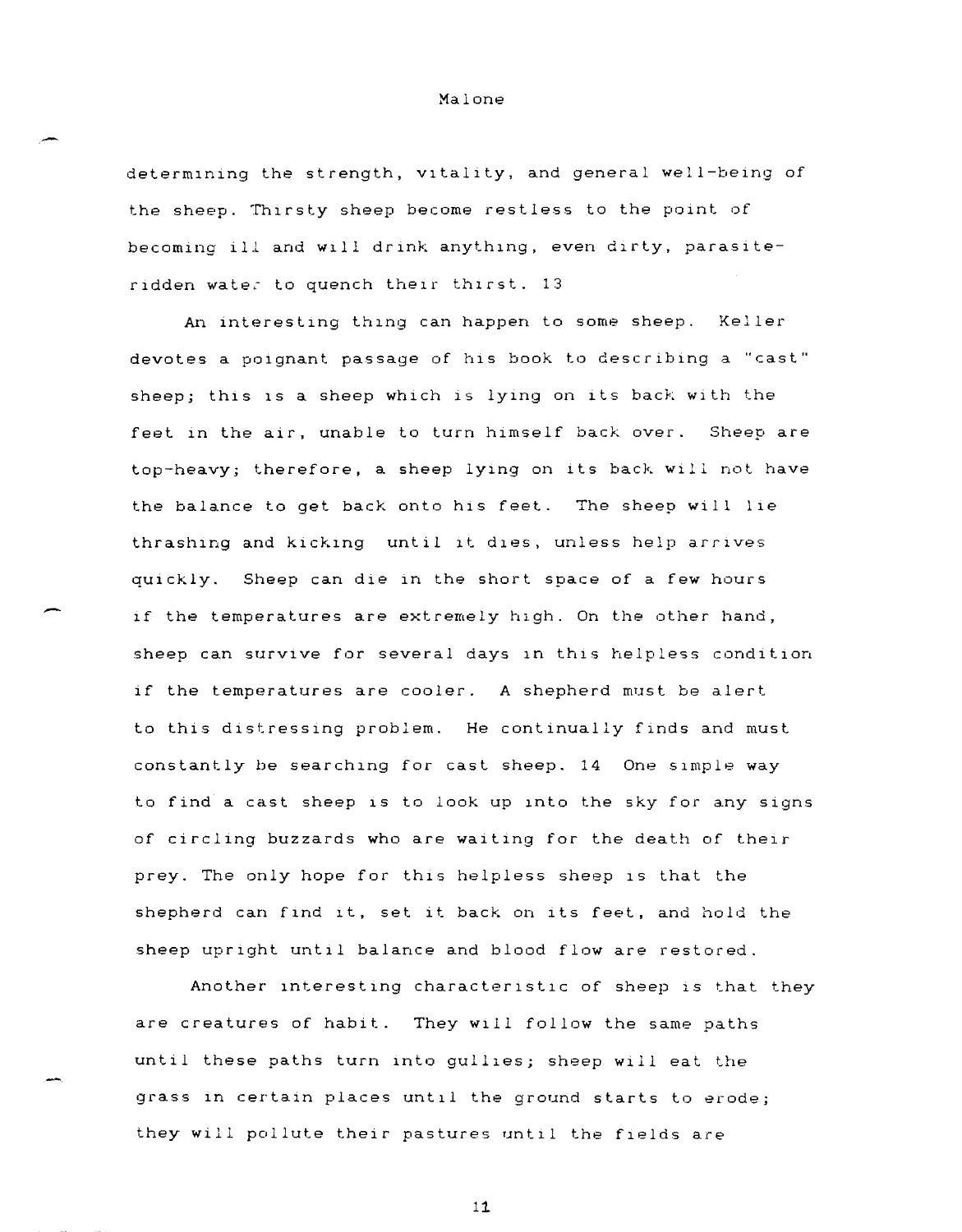absolutely covered with parasites and disease. The only way to keep the sheep from causing this type of destruction is for the flock to have a shepherd who constantly keeps his animals on the move.

The Bible IS written with the idea that its audience has some knowledge of these characteristics of sheep. Sheep in Biblical times represented the main livelihood of pastoral peoples and provided their owners with food to eat (I Samuel 14:32), milk to drink (Isaiah 7:21-22), wool for the weaving of cloth (Leviticus 13:47-48), rough clothing (Hebrews 11:37), and even coverings for tents (Exodus 26:14). Sheep were used as a means of exchange (II KIngs 3:4) and were central to the Hebraic system of sacrifices. Sheep were used for different types of sacrifices: burnt offerings (Leviticus 1:10), sin offerings (Leviticus 4:32), guilt offerings (Leviticus 5:15), and peace offerings (Leviticus 22:21). It is little wonder, then, that allusions to sheep are so common in the Bible.

Knowing the nature of sheep and realizing what a challenge It 1S to keep sheep healthy and comfortable, the job of a shepherd becomes one of complex duties, total commitment, and often personal sacrifice on the part of the shepherd. Shepherding is a widespread occupation in Biblical accounts and some of the Bible's greatest men are shepherds. A shepherd has many cares and duties, some of WhICh include:

a. protecting the sheep from robbers and wild beasts (Genesis 31:39; Exodus 22:13; Isaiah 31:40),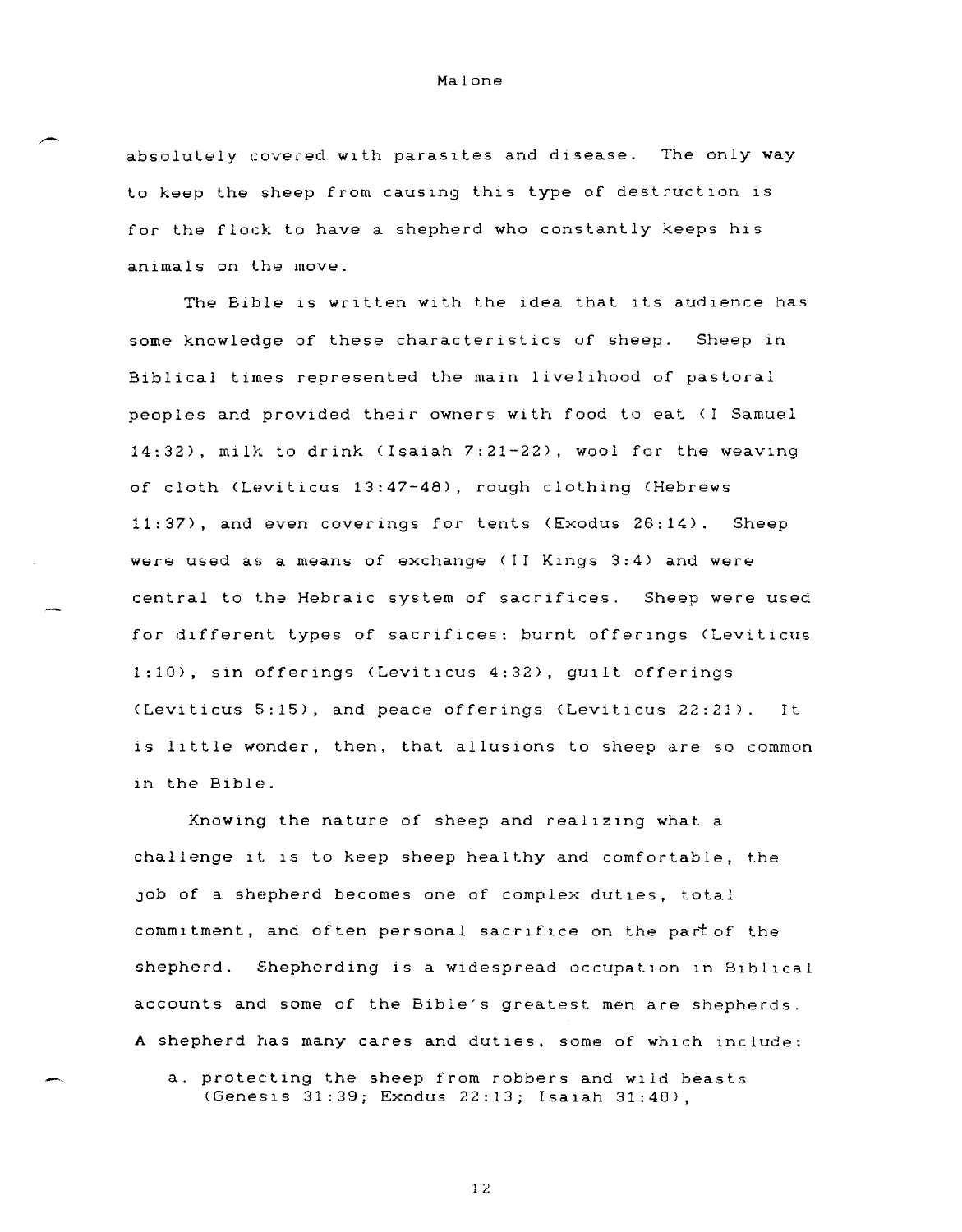- b. constantly finding good places to pasture and water the flock (Psalm 23:2),
- c. contending wIth other shepherds for these pasturelands and watering places (Genesis 26:17-22; Exodus 2:17),
- d. caring for sIck sheep -- sparing mother ewes from excessive walkIng and carrying baby lambs too young to walk (Genesis  $33:13$ ; Isaiah  $40:11$ ; Luke  $15:4-7$ ), and
- e. knowing each sheep by name (John 10:3). 15

,-

The shepherd is also responsIble to the sheep owner to make restitution for any lost or dead sheep, unless the shepherd can plead circumstances beyond his control. The Bible stresses that a shepherd must be a man of much integrity and character since the welfare of the sheep should always be uppermost in his mind. The shepherd should derive JOY from seeIng his charges contented, well-fed, and flourishing under his care. Since shepherding is his life, he must apply all of his strength and intelligence to giving the sheep shelter from storms, protection from outside dangers -- such as thieves and wild animals, and access to ample food and water. The shepherd is also responsible to make and apply salves, ointments, or other remedies on the sheep to aid in ridding them of parasites or dIsease. Due to the fact that that darkness does not always bring safety and rest to the animals, a shepherd must be alert both day and night, ready to run to the aid of his sheep.

Although there are many trials and concerns for the Biblical shepherd, there are also times of great joy lnvolved for their efforts. The shepherd who provides well for his flock has the satisfaction of being able to view his sheep a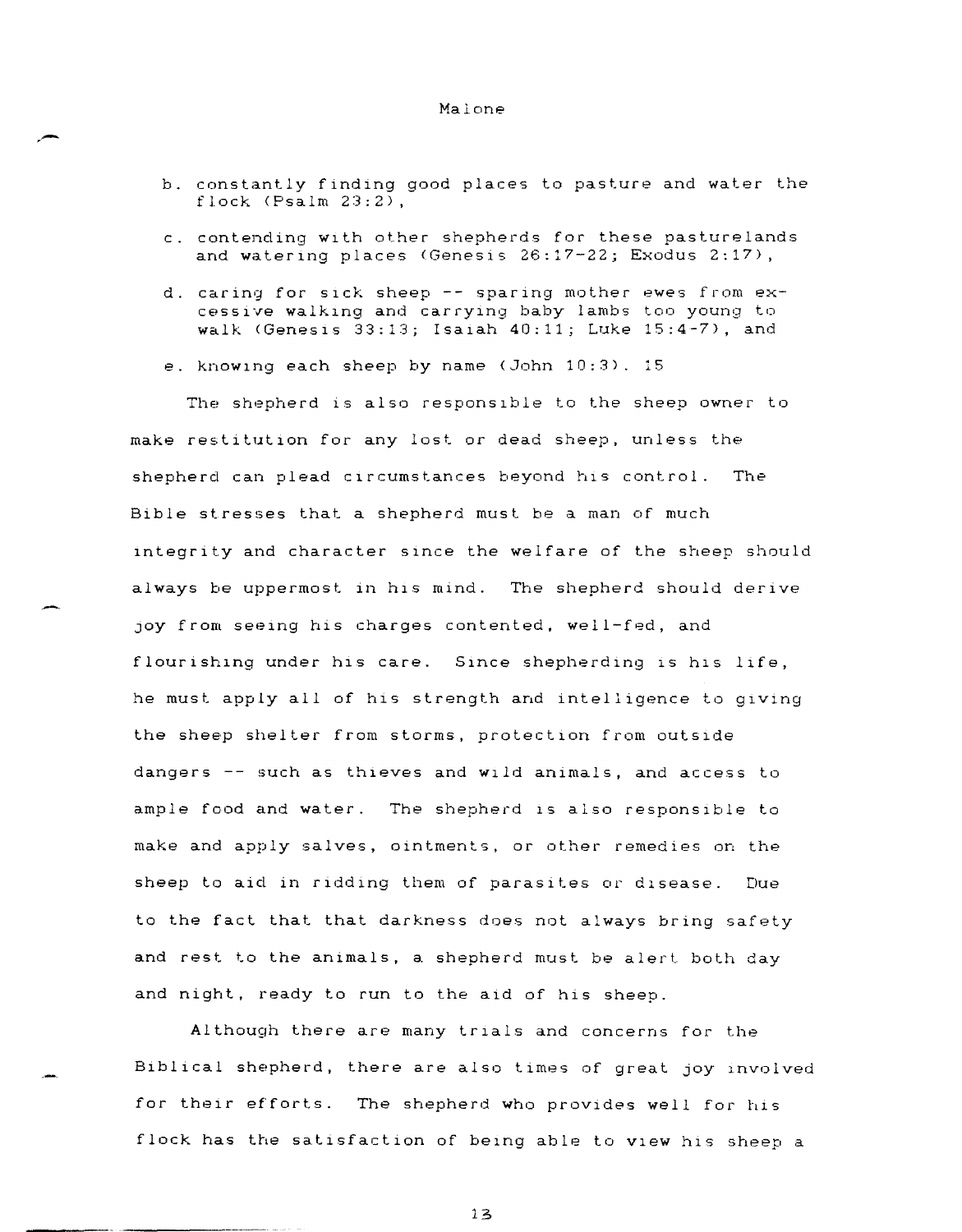well-fed, healthy, and valuable creatures. In addition to the pride of knowing that they have done a commendable job, Biblical shepherds are also entitled to great periods of feasting and merriment during shearing time (Genesis 38:12; I Samuel 25:2,36). Due to the fact that shepherding requires many lonely days and months when the shepherd IS alone with his sheep, these feasting days were times of sharing and conversation with other shepherds. I Samuel 17:40 points out that much delight was found in these conversations and musings. Despite the loneliness that he must have felt, one can picture David sitting in the quiet pastures conjuring up some of his most long-lasting and vivid impressions as he lovingly guarded his flocks. David later transforms these thoughts into psalms such as the beautiful Twenty-third Psalm.

Knowing that most people during ancient times had such an intimate knowledge of sheep and shepherds, it is little wonder that the writers of the Bible fell confident to make so many alluslons to the pastoral lmages described here. This knowledge of the pastoral carries through until the time of Christ and the New Testament writers. Even the most simple rustic could make the comparison of a good shepherd to a protective and loving God.

Lockyer, in a book explaining the nature of some of the Bible's most common occupations, gives examples of four ways in which the Biblical writers compared God to a shepherd: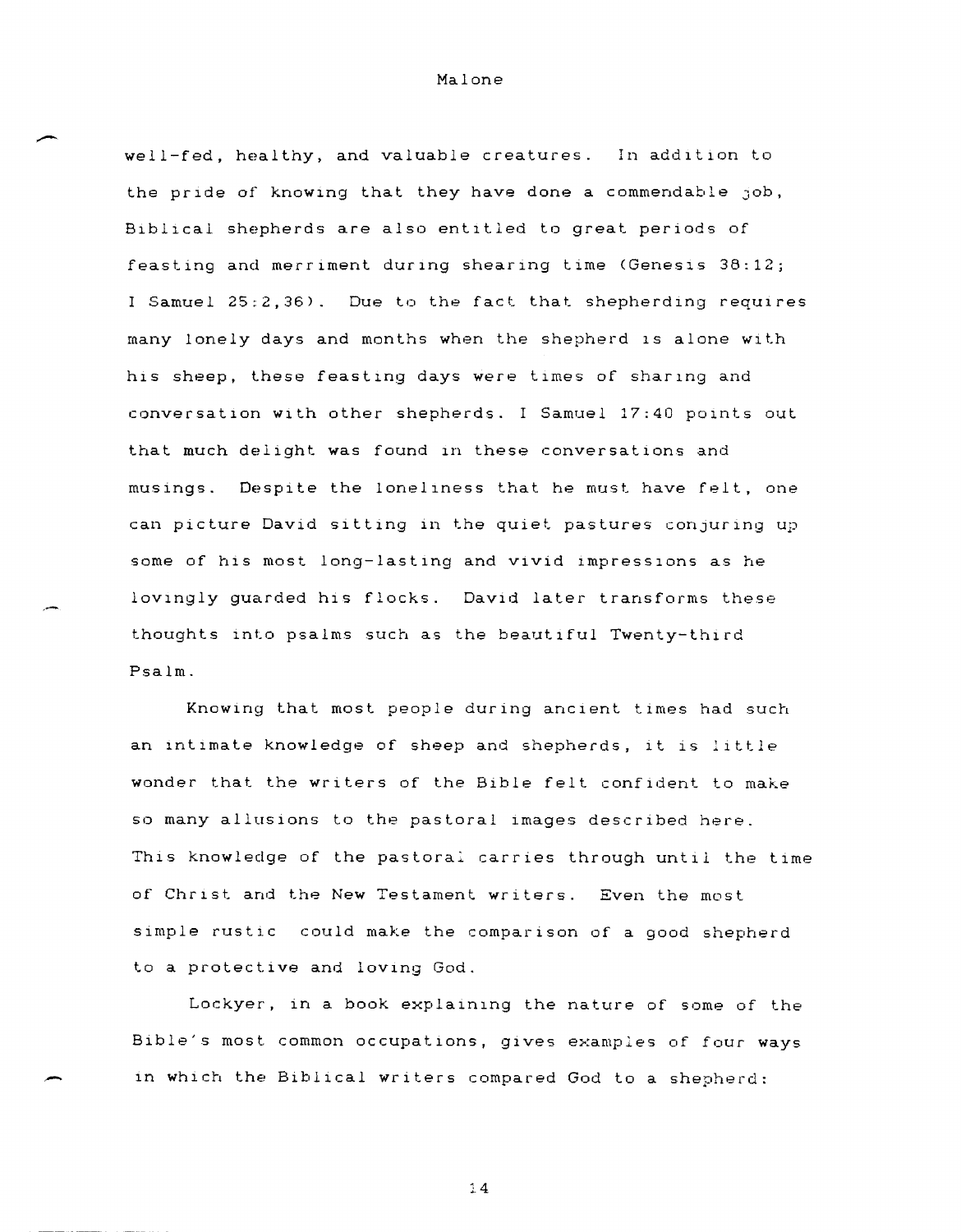- a. to describe God's care for His people (Psalms 23:1; 77:20; 78:52-53; 80:1; JeremIah 33:3; Ezekiel 34:14-29; and Micah  $7:14$ ),
- b. to show God liftIng up His staff against the foes of Israel (Isaiah 10:1,24),
- c. to depIct God gathering His sheep, no matter where they are (John 4:29; 10:16; Luke 23:42), and
- d. to allude to the practice of counting sheep one-by-one as they entered into the fold (Jeremiah 33:13; John  $10:2-5$ ).

As time progresses, the leaders of countries, as well as the spiritual leaders of the people, come to be associated with the occupation of shepherding. According to Lockyer, "Scripture earnestly stresses the serious responsibility of human leaders to those who follow them." 16 In Ezekiel 34, Jeremiah 23:1-4, and Jeremiah 25:32-38, some serious denunciations are found of those "shepherds" who, instead of being selfless, devoted, and concerned for the welfare of their flocks, are leading the "sheep", the people, astray. These shepherds feed themselves WIthout worrylng about feeding the:r sheep. They wlli kill or scattered their charges if it will increase their own riches. These shepherds have completely disregarded their duty to provide for the physical and spiritual welfare of the public; therefore, Ezekiel warns that God will regather His sheep, Judge the shepherds, and appoint **one,** true shepherd. ThiS reference to a lone shepherd refers not only to the eventual reunificatlon of the Northern and Southern Kingdoms, but also looks forward to the coming of Christ, the Good Shepherd.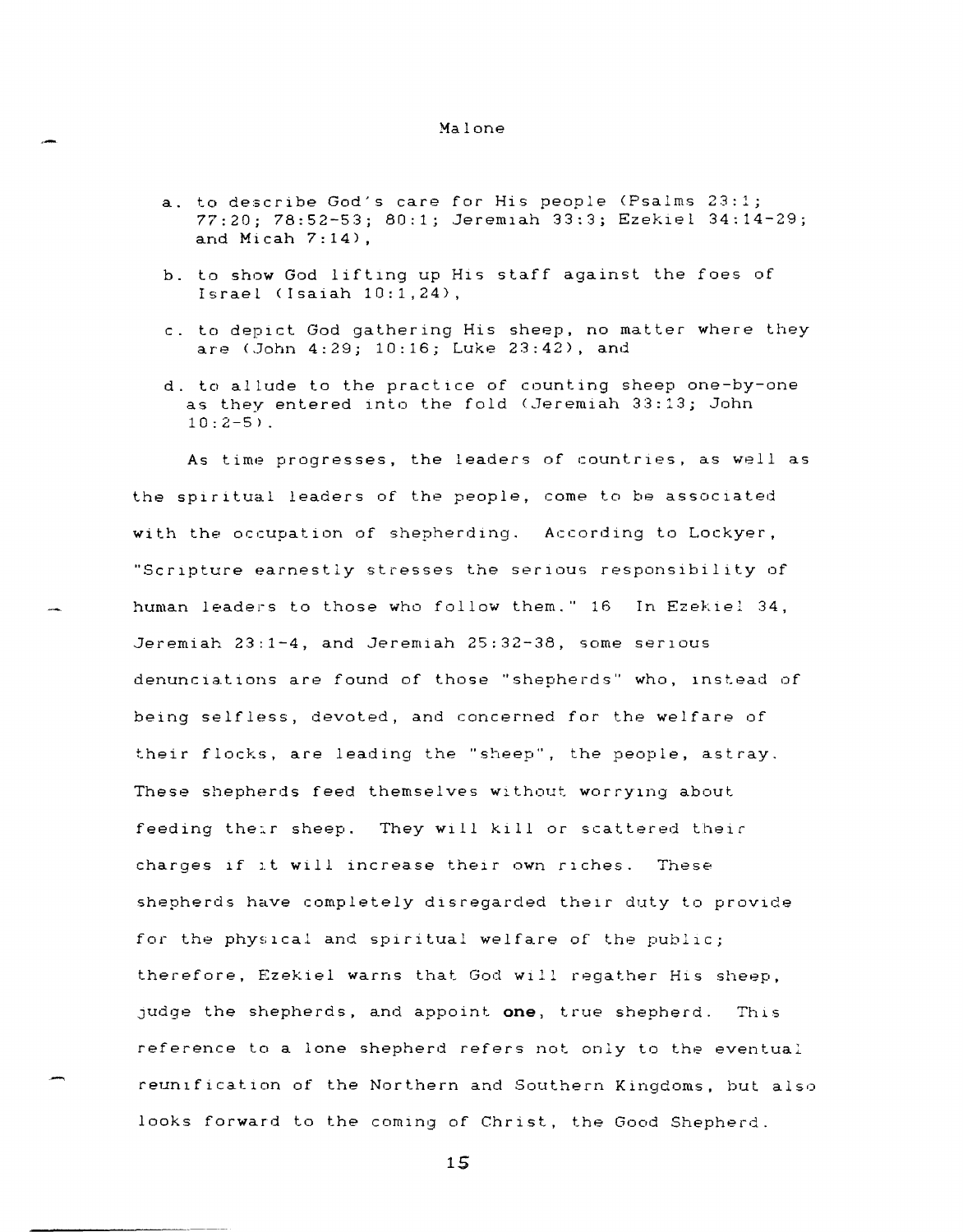In the New Testament, the Church is compared to a flock of sheep. The Church has a head, a shepherd, who is Christ. There are also appointed leaders, or under-shepherds, who are expected to exhibit some common characteristics: courage (I Samuel 17:34; Isaiah 31:4; Amos 3:12), a sense of responsibility (Matthew 18:12; Luke 15:6), love and patience (Isaiah 40:11; Ezekiel 34:4), competence In the calling (Proverbs 27:23), JOY 1n the work and self-den1al (I Peter 5: 2-3), order (Jeremiah 33:13; John 10:3), humility (Ezekiel 34:4; I Peter 5:3), and Judgment (Ezekiel 34:17; Matthew 25:32). 17 Shepherding of this type is necessary to the maintenance of the Church.

Jesus alludes to Himself as a shepherd In John 10:2-5,  $7-16$ . He also states that He is the gate, or the door, through which the sheep will enter. In addition, Jesus promises that He has enough loyalty and commitment to the flock to lay down his very life for his sheep. Jesus contrasts HImself to the leaders who have come before Him who would f:ee when they spotted trouble and would scatter the sheep rather than gather them.

In verse seven, Jesus makes reference to an old shepherding custom. It seems that shepherds would literally serve as the door to the sheepfold. At night, the shepherd would gather His sheep into a half-CIrcle around hIm, gel them all settled down to rest, and then would lle across the the threshhold of the fold. The shepherd's presence at the door served both to keep the sheep **in** and to keep any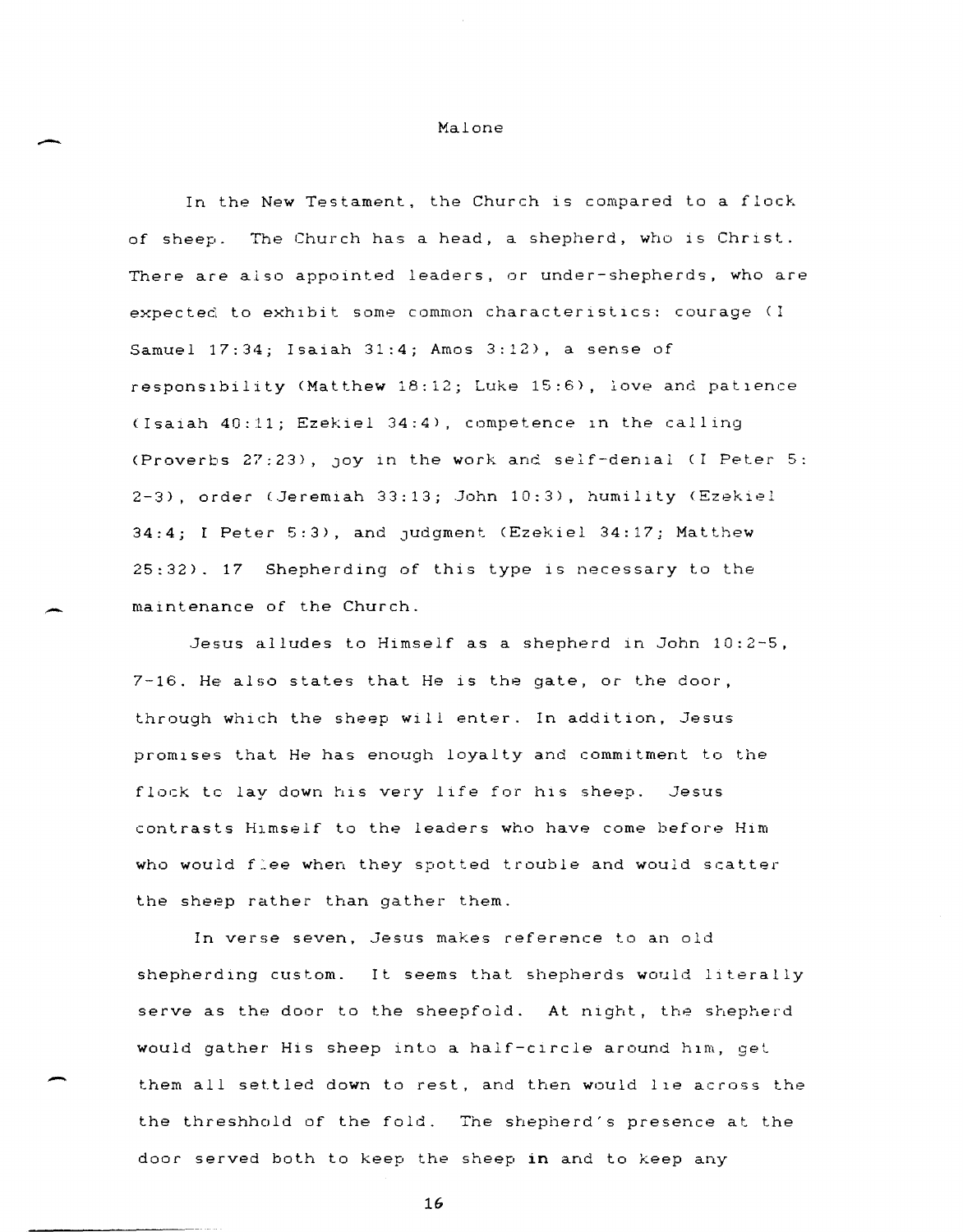intruders out. Therefore, when Jesus states, "Verily, verily, I say unto you, I am the door of the sheep.", He is saying that He will protect any sheep that remain in His fold, and he will prevent any danger from coming to the flock. Thus, Jesus literally "lays down His life" for his sheep.

-

-

The utilization of sheep and shepherds in the Bible is broad and complex. The validity of this imagery in Biblical times is fairly easy to discern, but in our fast-paced, urban, industrialized society, it may be somewhat more difficult to understand the symbolism without some study of the characteristics of sheep and shepherding.

From the time of the banishment of Adam and Eve from the garden, people all over the world have been engaged in the occupation of raising cattle. Men have needed to be selfsufficient; therefore, they have had to raise their own food, make their own clothes, and find something of material value with which to trade for the things they could not raise or make. Knowlng that nearly every family in the Biblical days would come Into some contact with sheep or other cattle, the Biblical authors seem to have been on familiar ground with pastoral imagery. The tImeless quality of the BIble's literature stems from the fact that the Biblical authors were able to find such well-known objects as sheep to illustrate the nature of God's relationship to man. Sheep continue to be a major source of food and income in Christ's time, so He is able to continue the metaphor of God as shepherd, men as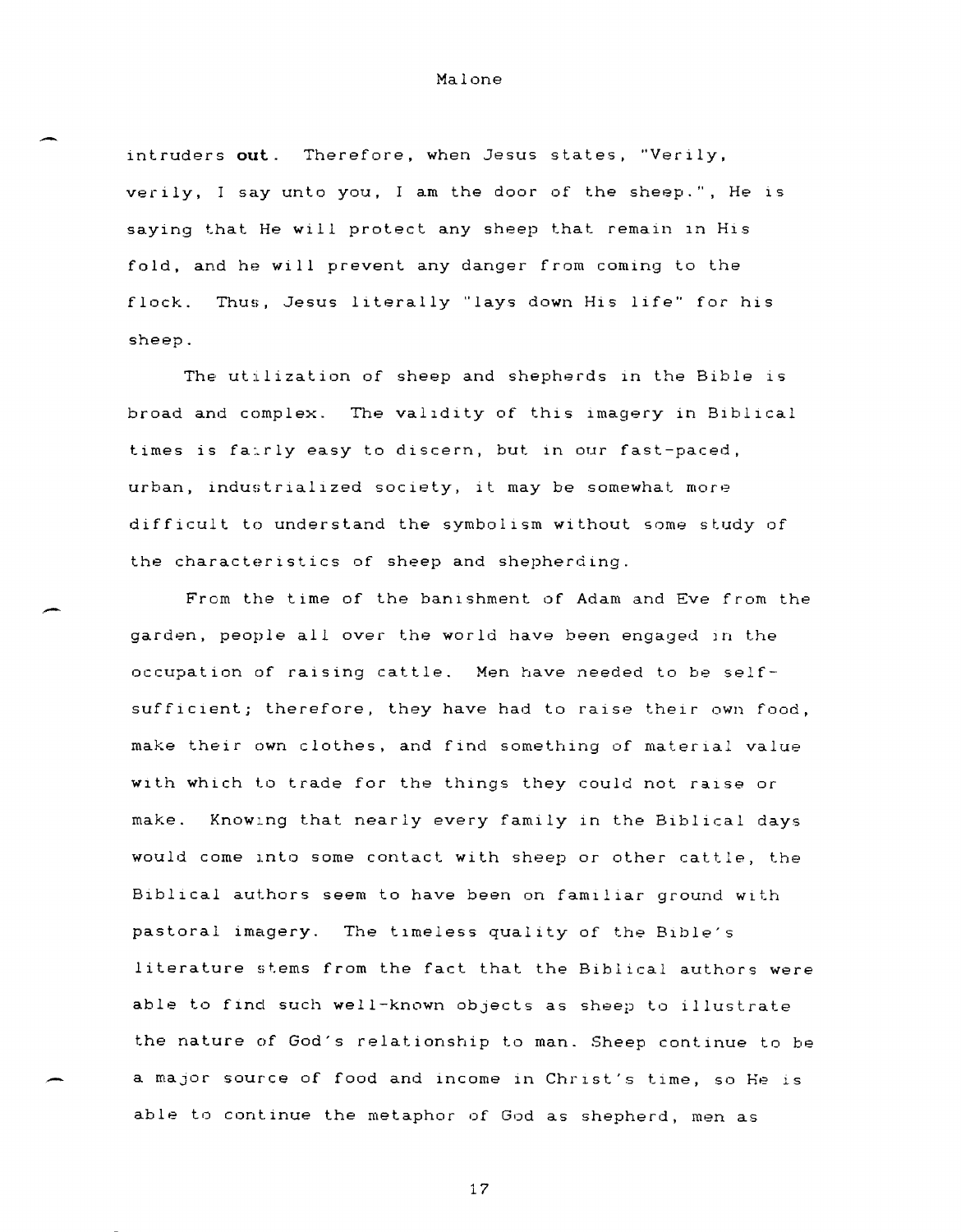sheep. Laodicea, a large, wealthy, and prominent city in the early years after the birth of Christ, is recorded to have raised and profitted handsomely from the sale of the wool of a rare type of black sheep. The CIty is said to have become so proud of its distinguished wool that Christ rebukes her for her lack of commitment to the spiritual shepherd, God.

An author can paint a beautiful picture by drawing a comparIson between sheep and humans. Like sheep, humans can be docile and affectionate, or restless and prone to disrupt the flock. In the same way that sheep cannot allow themselves to rest until they are completely free from fear, irritation, friction with other sheep, and hunger, humans tend to find themselves unable to rest either spiritually or pyschologlcally when they are plagued by: a) fears about their Jobs, hobbies, eVIl from without -- such as the physical or mental abuse of another person, the fear of death, or even the fear of Satan and his evil forces; b) friction or minor irritations such as nagging illnesses, car problems, traffic jams, bad weather, lack of desired luxuries, in other words, like sheep, the little "flies" that get inside their heads and drive them to distraction; c) friction with other human beings, whether the friction be a conflict of interests with a co-worker or arguments with a spouse, annoyances caused by parents, in-laws, children neighbors or bosses; and d) physical needs which may range from constant hunger to complete over-indulgence, drug addictions to unceasing pain caused by an injury or illness,

-

.-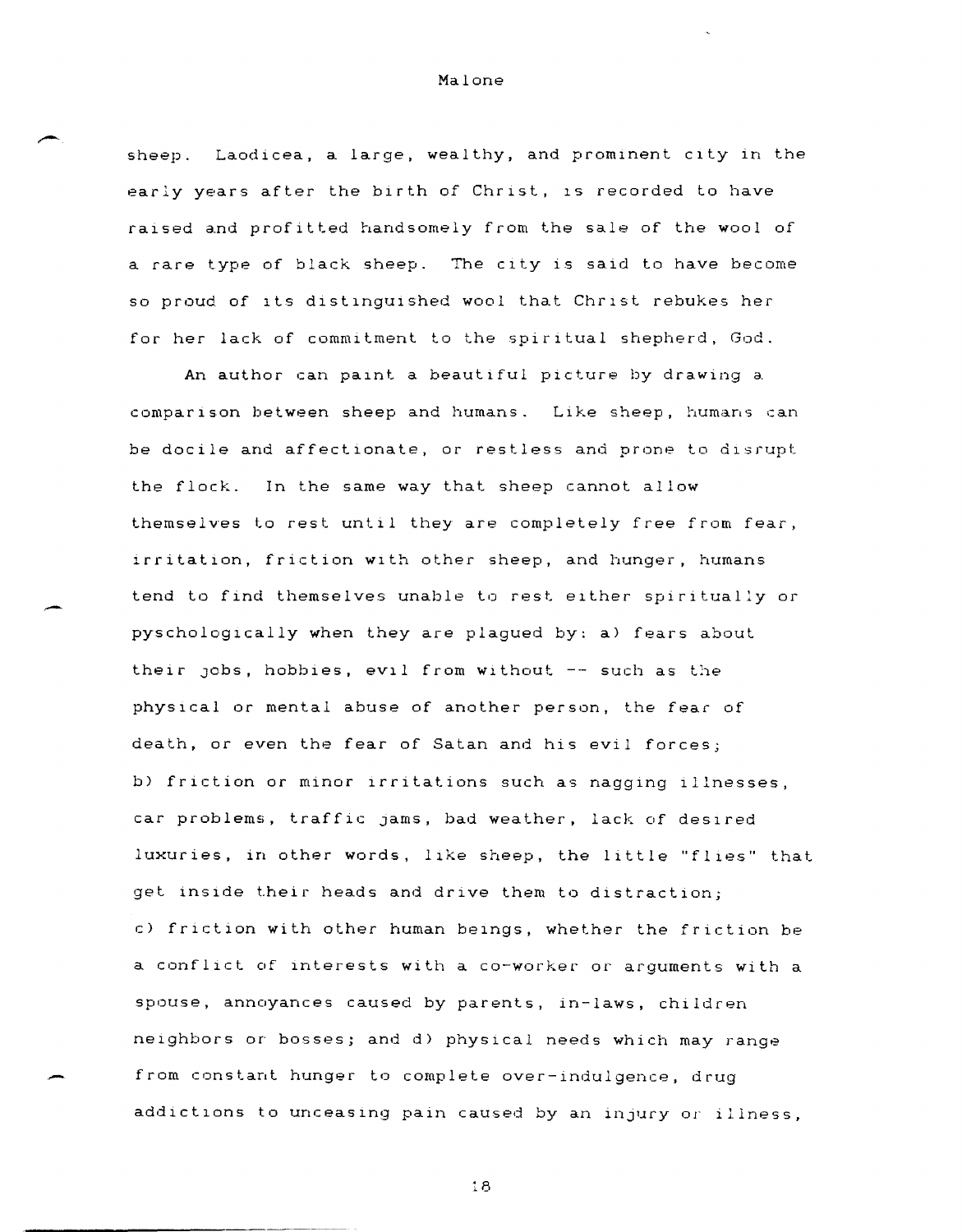or having the feeling of being "cast" on one's back wIthout any hope of having the capability of being righted without help.

Human beings, in the same way as sheep, can respond to the comfort of knowing that there is a shepherd, or a God, who can set them on their feet again. David records his relief at being able to think of a God who would not allow His flock to be in want. This true shepherd will be able Lo lead His sheep beside stIll, clean waters; He WIll be able to find fertile, green pastures that WIll provide the needed food for His sheep. God, as shepherd, is able to lead men 1n paths of righteousness and to keep His flock from causing the paths to become deeply-rutted, eroded, and parasite-ridden. He provides a smoother, healthier path for any sheep that is willing to follow Him, and He WIll even be gracious In restoring a wandering sheep and retrieving that sheep from his poor judgment. Just as a shepherd sometimes has to lead his sheep through dark valleys to be able to reach the tablelands at the top of the mountain, God, too, will sometimes take these dark passages. The sheep simply have to remember their Shepherd's ability to lead them to the tablelands that are prepared for them. In the same way that sheep count on their shepherd to be a true guide, the person who trusts In God can expect the love and devotion of a worthy leader.

-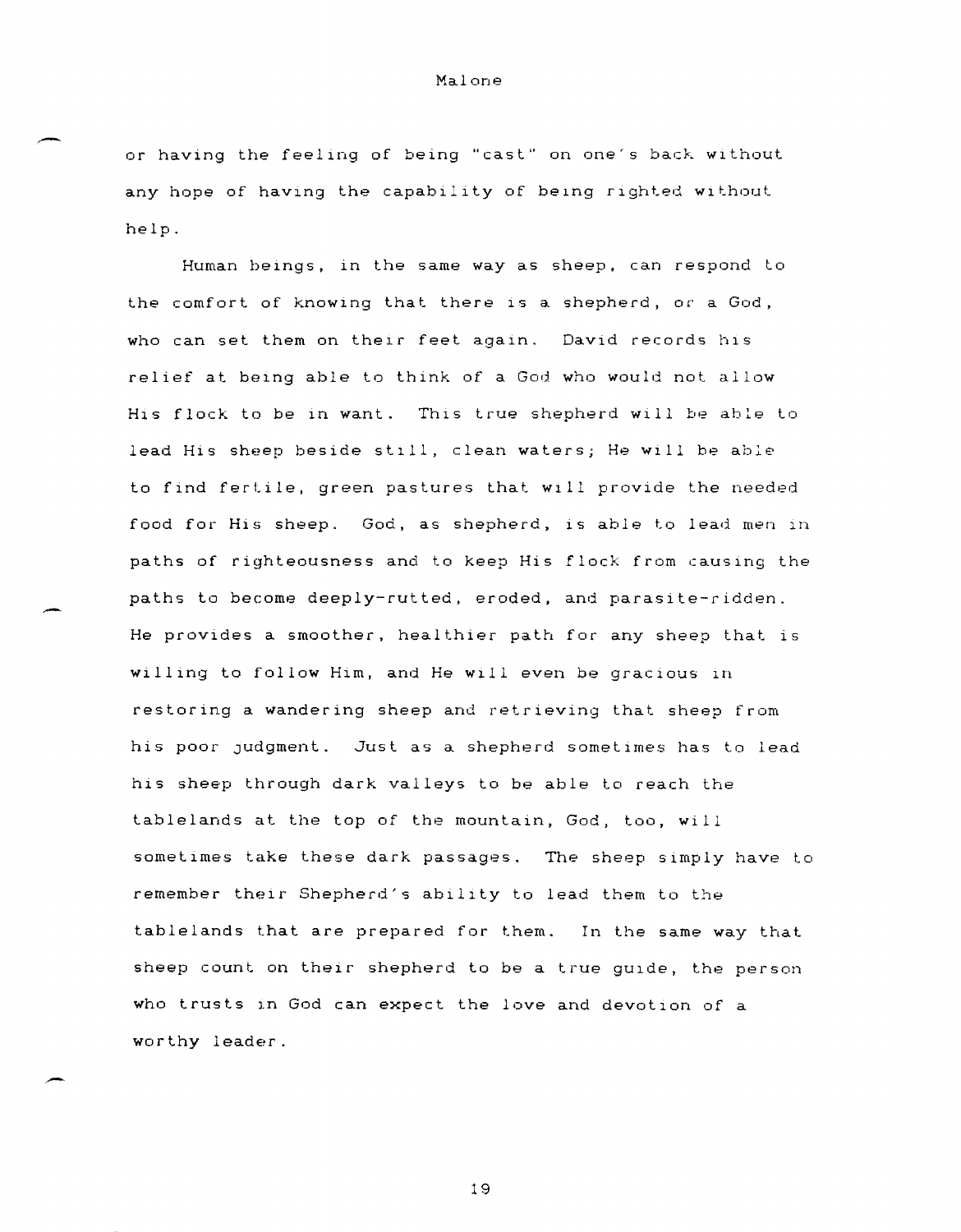-

,-

Human beings have other quallties which are similar to those of sheep. Most people, like most sheep, are followers. They will plod along wlth the crowd so long as the rest seem to know where they are gOlng. If a person sees a whole crowd of terrified people runnlng away from unseen danger, that person will more-than-likely run,too. People can also become creatures of habit who wlll continue to use the same old paths sImply because they know where the paths lead. People will stop to drink out of muddy, polluted waterholes fearing that there is no clean, running water up ahead. is human nature to stand at the fence of the pasture, with chin resting on the rails of the fence, looking over at the neighboring land **knowing** that the grass 15 greener there.

Like sheep. people seem to long for someone who wlil take care of them, love them, and protect them. Even the most independent and stubborn person has moments when he or she needs some "shepherding." The Bible does a beautiful job of taking a simple pastoral image and continuing it throughout both the Old and New Testaments. The pastoral literature of the Bible culminates in the picture of Christ, the Good Shepherd, who stands at the door of the fold counting each sheep as It passes by Him maklng sure that no sheep is missing. He settles them down for the night, making sure that each sheep is free from irritation, fear, and hunger. He comforts the sheep by calling each one by name, and every sheep recognizes his voice. Should one sheep be lost, Jesus diligently searches for His "cast" treasure,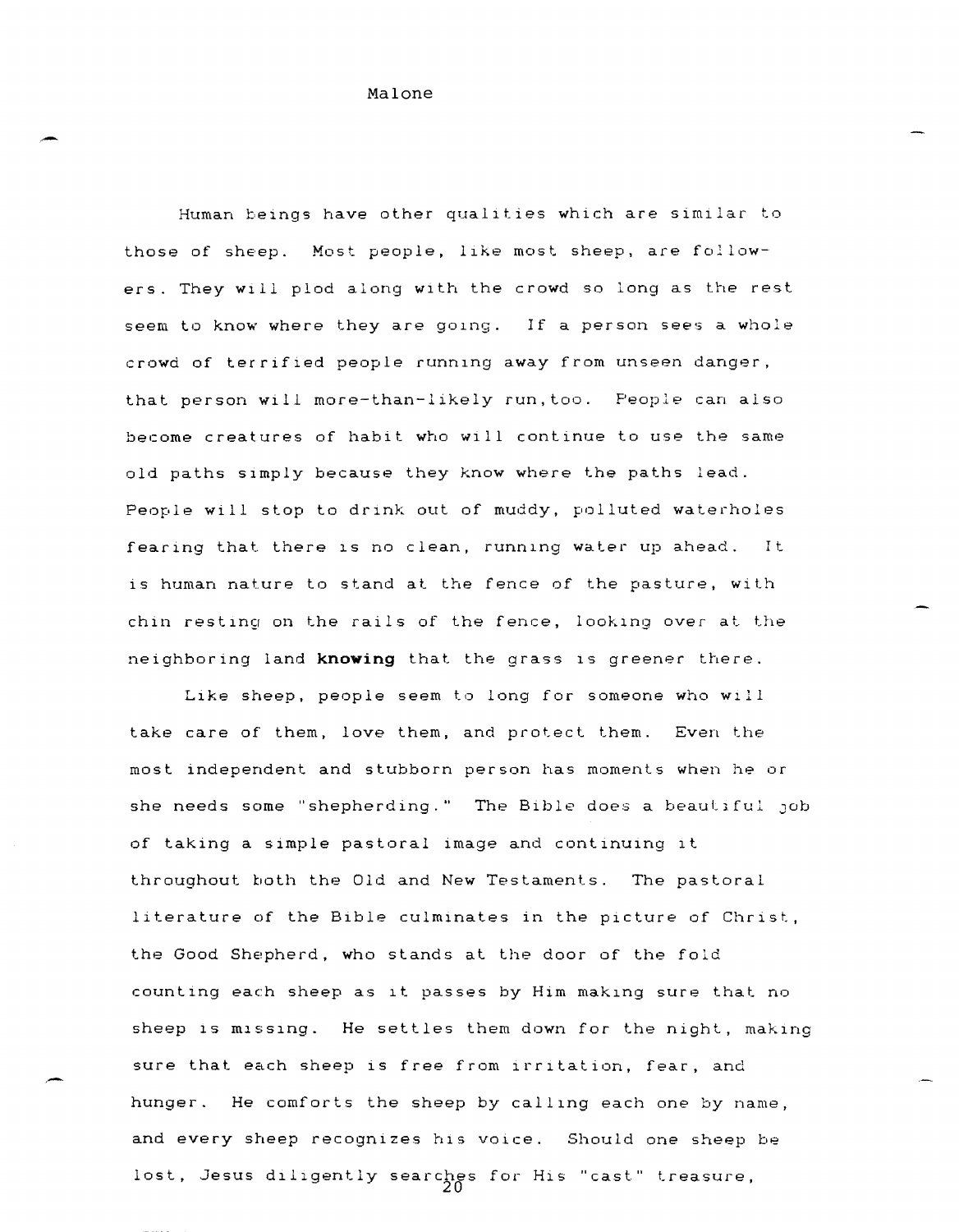.-

-

sets it on its feet again, and balances it until it can stand on its own. Then, as night closes in, Jesus lies down on the threshhold to literally serve as the gate which will keep the sheep in, the enemies out. This image has been comforting people for countless centuries. Each man, woman, or child who believes in Christ as the true Shepherd has David's assurance which is stated boldly at the conclusion of the Twenty-third Psalm: "And I shall dwell in the house of the Lord forever."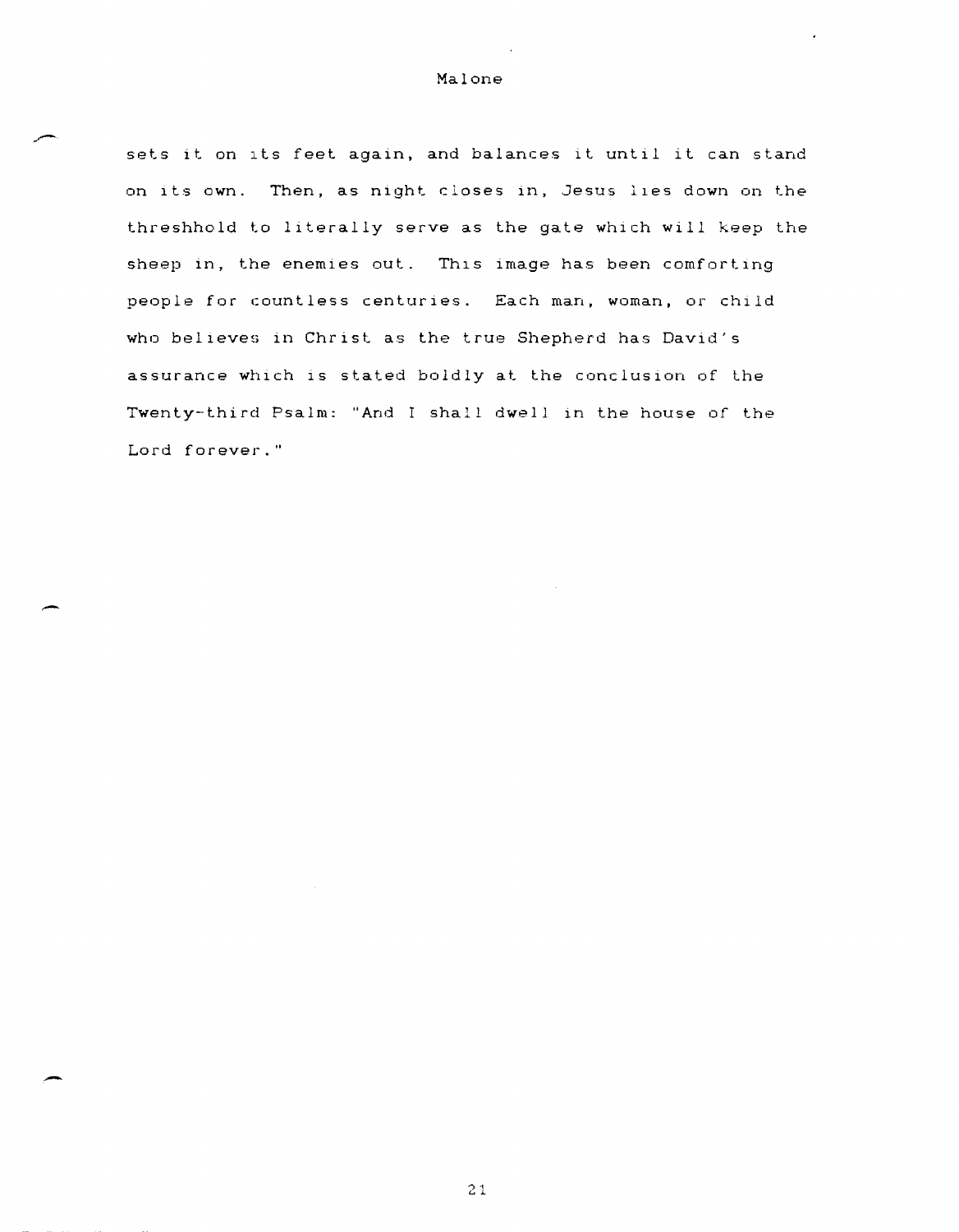# FOOTNOTES

- 1. Leland Ryken, The Literature of the Bible. Grand Rapids, Michigan: Zondervan Publishing House, 1974) .
- 2. Rykem, p. 13.
- 3. Rykem, p. 15.
- 4. Rykem, p. 16.
- 5. Ryken, p. 81
- 6. Rykem, p. 233.
- 7. Ryken, p. 233.
- 8. Ryken, p. 13.

-

,-

- 9. Phillip Keller, <u>A Shepherd Looks at Psalm 23</u>. (Grand RapIds MIchIgan: Zondervan Publishing House, 1970) .
- 10. Keller, p. 35.
- 11. Keller, p. 36.
- 12. Keller, p. 37.
- 13. Keller, p. 50.
- 14. Keller, pp. 60-61.
- 15. Herbert Lockyer, All The Trades and Occupations of the Bible. (Grand Rapids, Michigan: Zondervan Publishing House, 1969).
- 16. Lockyer, pp. 201-202.
- 17. George A. Buttrick, The Interpreter's Dictionary of the Bible. (Abingdon Press, Vol. 4, 1981), pp. 315 - 316.